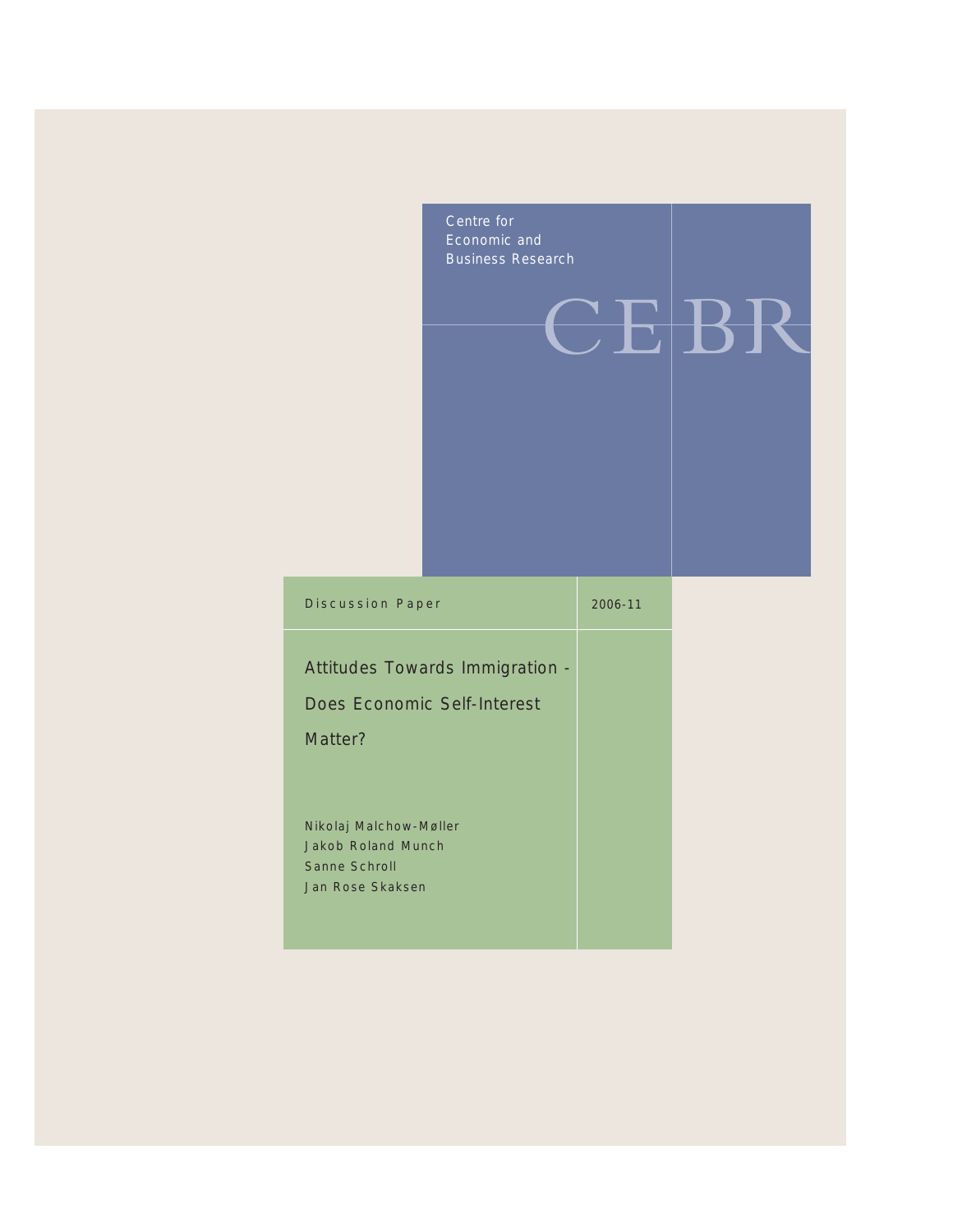# Attitudes Towards Immigration

# - Does Economic Self-Interest Matter?<sup>∗</sup>

NIKOLAJ MALCHOW-MØLLER<sup>1,2</sup>, JAKOB ROLAND MUNCH<sup>1,3</sup>, SANNE SCHROLL<sup>1,2</sup> AND JAN ROSE SKAKSEN<sup>1,4</sup>

Centre for Economic and Business Research (CEBR) University of Southern Denmark University of Copenhagen Copenhagen Business School and IZA Bonn

August 2006

<sup>∗</sup>Financial support from the Rockwool Foundation is gratefully acknowledged. The authors wish to thank participants at NOITS, May 2006, Reykjavik, seminar participants at Copenhagen Business School, and Torben Tranæs for useful comments. They also thank Vibeke Borchsenius and Jonas Helth Lønborg for excellent research assistance. Corresponding author: Jan Rose Skaksen, Copenhagen Business School, Solbjerg Plads 3, DK-2000 Frederiksberg C, Denmark. e-mail: jrs.eco@cbs.dk; phone: +45 3815 2582.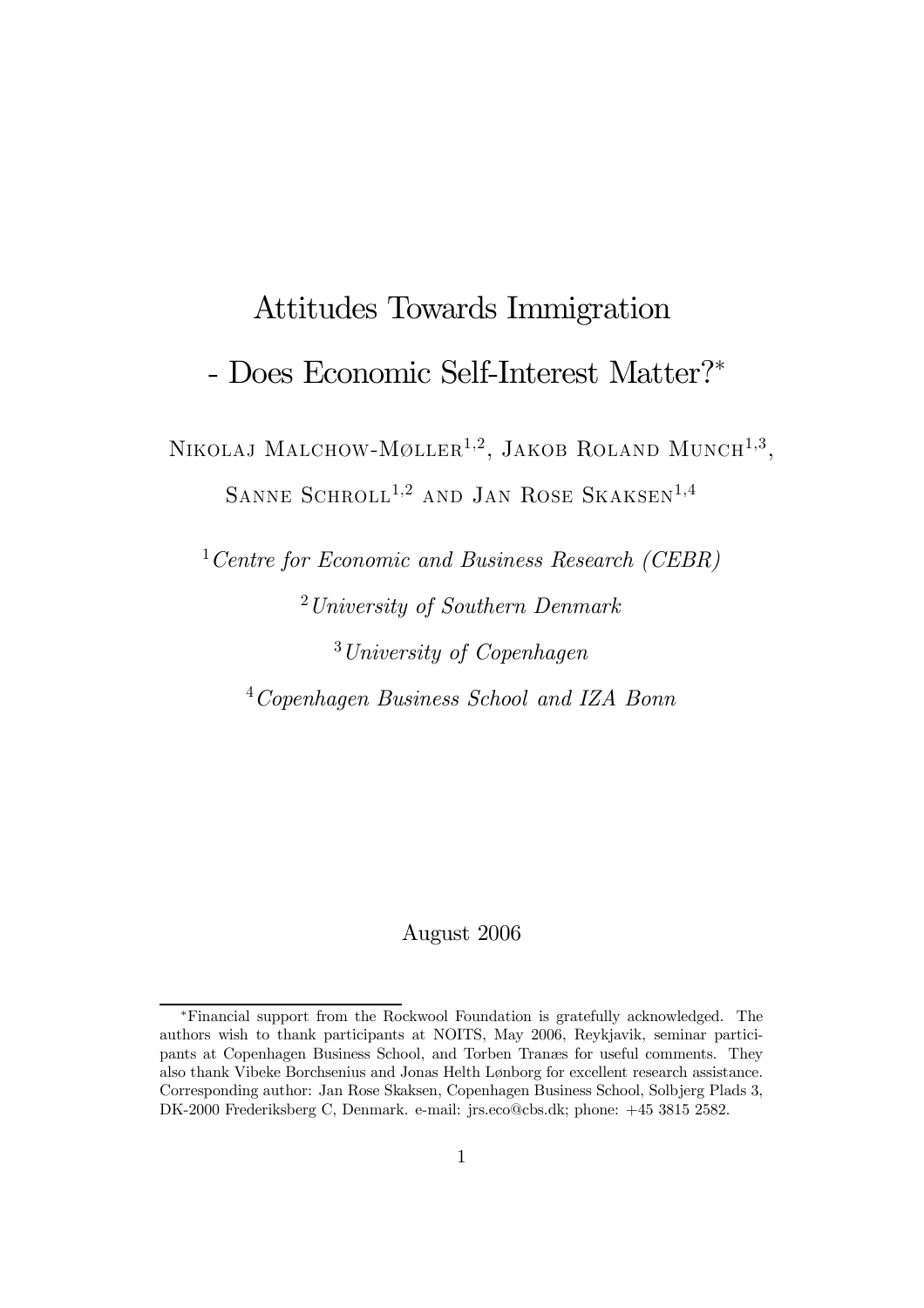## Abstract

In this paper, we re-examine the role of economic self-interest in shaping people's attitudes towards immigration, using data from the European Social Survey 2002/2003. Compared to the existing literature, there are two main contributions of the present paper. First, we develop a more powerful test of the hypothesis that a positive relationship between education and attitudes towards immigration reflects economic self-interest in the labour market. Second, we develop an alternative and more direct test of whether economic self-interest matters for people's attitudes towards immigration. We find that while the "original" relationship between education and attitudes found in the literature is unlikely to reflect economic self-interest, there is considerable evidence of economic self-interest when using the more direct test.

Keywords: Attitudes, Immigration, Economic Self-Interest JEL Classification: F1, F22, J61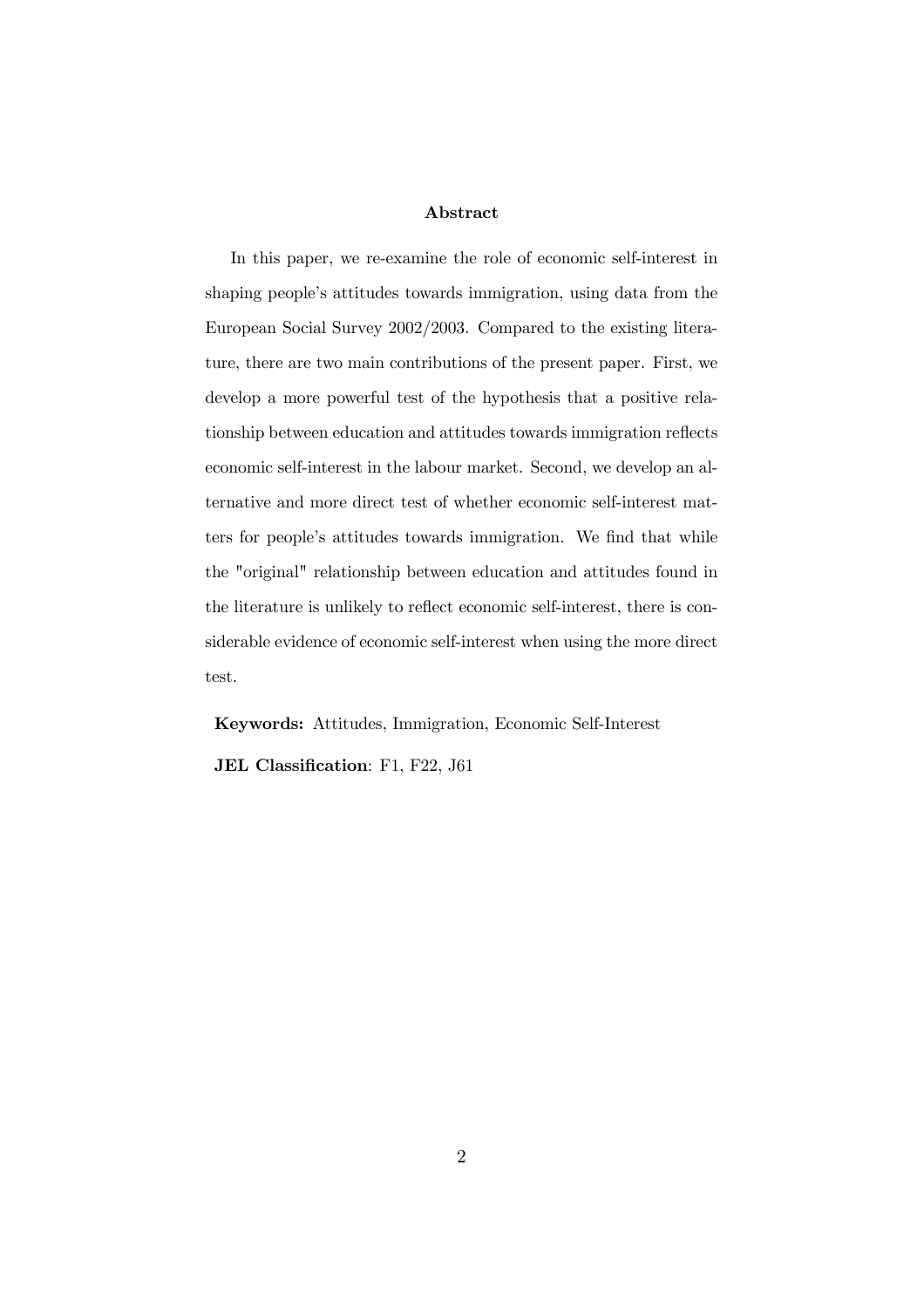# 1 Introduction

Are people's attitudes towards immigration determined by economic selfinterest? This view has been advanced and backed empirically in previous studies, see, e.g., Scheve and Slaughter  $(2001)$  and Mayda  $(2005)$ . These studies have found that more education is strongly related with a more positive attitude towards immigration. This relationship is interpreted as supporting the hypothesis that attitudes are  $-$  at least in part  $-$  determined by economic self-interest, since the factor-proportions analysis model<sup>1</sup> suggests that, in particular, less educated natives will suffer from competition with immigrants in the labour market.

Recent studies have questioned this interpretation. In an analysis applying data on attitudes in the UK, Dustmann and Preston (2004a) find that the greater hostility towards further immigration among lower educated workers is mainly a result of racial concerns, whereas Hainmueller and Hiscox (2005), using European data, find that the relationship between education and attitudes has very little (if anything) to do with fears of labour market competition.

This paper has two main contributions. First, we develop a more powerful test of the hypothesis that the positive relationship between education and attitudes towards immigration reflects economic self-interest in the labour market, utilizing the detailed information about attitudes towards different types of immigration in the European Social Survey (ESS) 2002/2003. Second, we develop an alternative and more direct test of whether economic

<sup>&</sup>lt;sup>1</sup>In the following we use the terminology that the "factor-proportions analysis model" is a model where relative factor prices depend on relative factor supplies.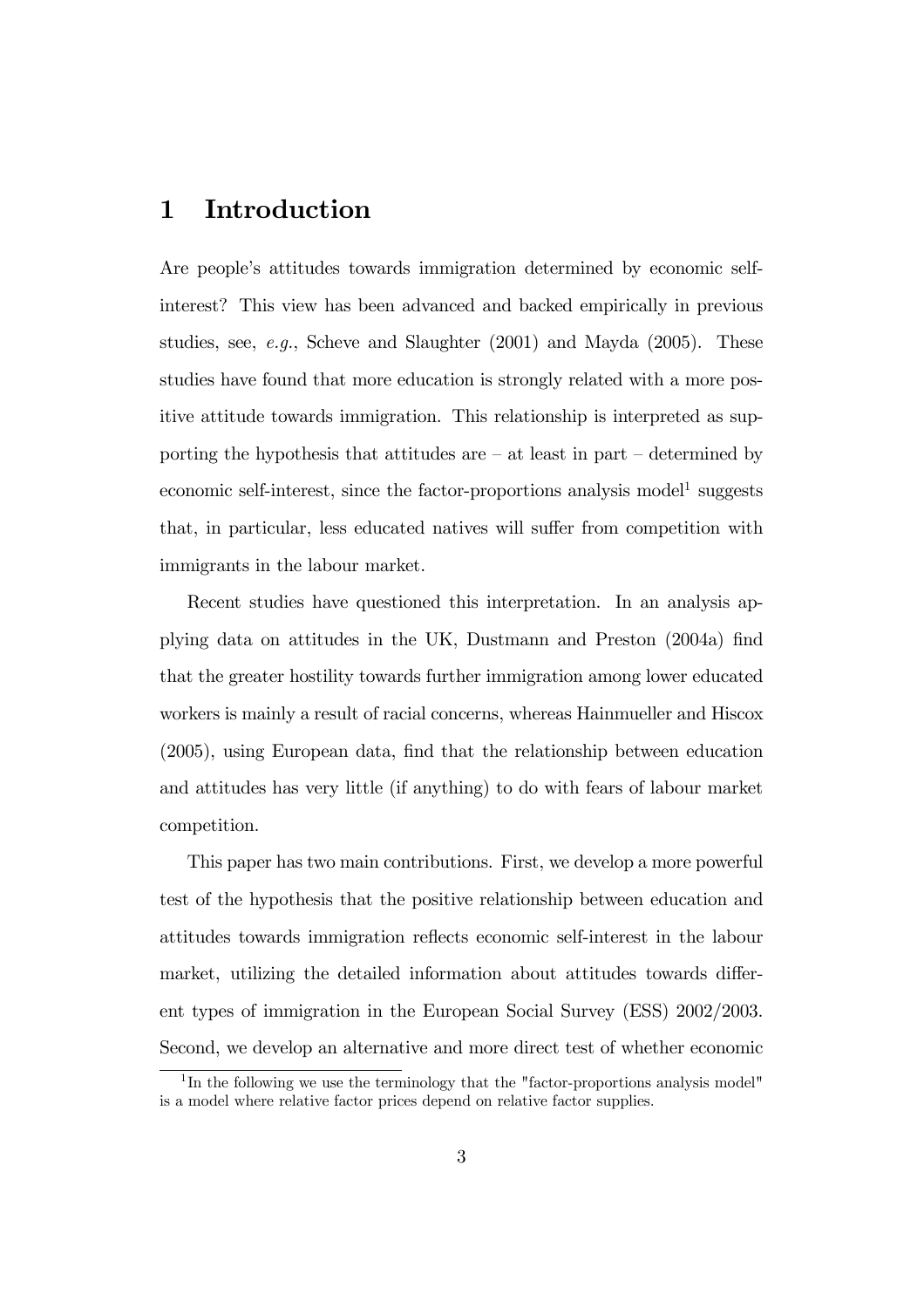self-interest matters for people's attitudes towards immigration exploiting the unique information in ESS 2002/3 about people's perceptions of the economic consequences of immigration. We find that while the "original" relationship between education and attitudes is unlikely to reflect economic self-interest, there is considerable evidence of economic self-interest when using the more direct test.

First, if the relationship between education and attitudes reflects economic self-interest, then — according to the factor-proportions analysis model — educated natives should be relatively more positive towards low-skilled immigration *relative to* high-skilled immigration than less educated natives, and vice versa. Using data from the EU-15 countries and Norway, we find a strong positive relationship between education and general attitudes towards immigration like in previous studies. However, when considering attitudes towards different types of immigration, we do not find that education is positively related with a relatively more positive attitude towards low-skilled immigration. This leads us to reject the hypothesis that the positive relationship between education and attitudes reflects economic self-interest in the labour market.

Second, both the original and the more powerful test implicitly assume that people's perceptions of the economic consequences of immigration match those of the factor-proportions analysis model. As a consequence, they actually test a composite hypothesis of whether people believe in a specific economic model and have attitudes consistent with economic self-interest. However, as we show in this paper, people do in fact have very different perceptions of the economic consequences of immigration, and therefore testing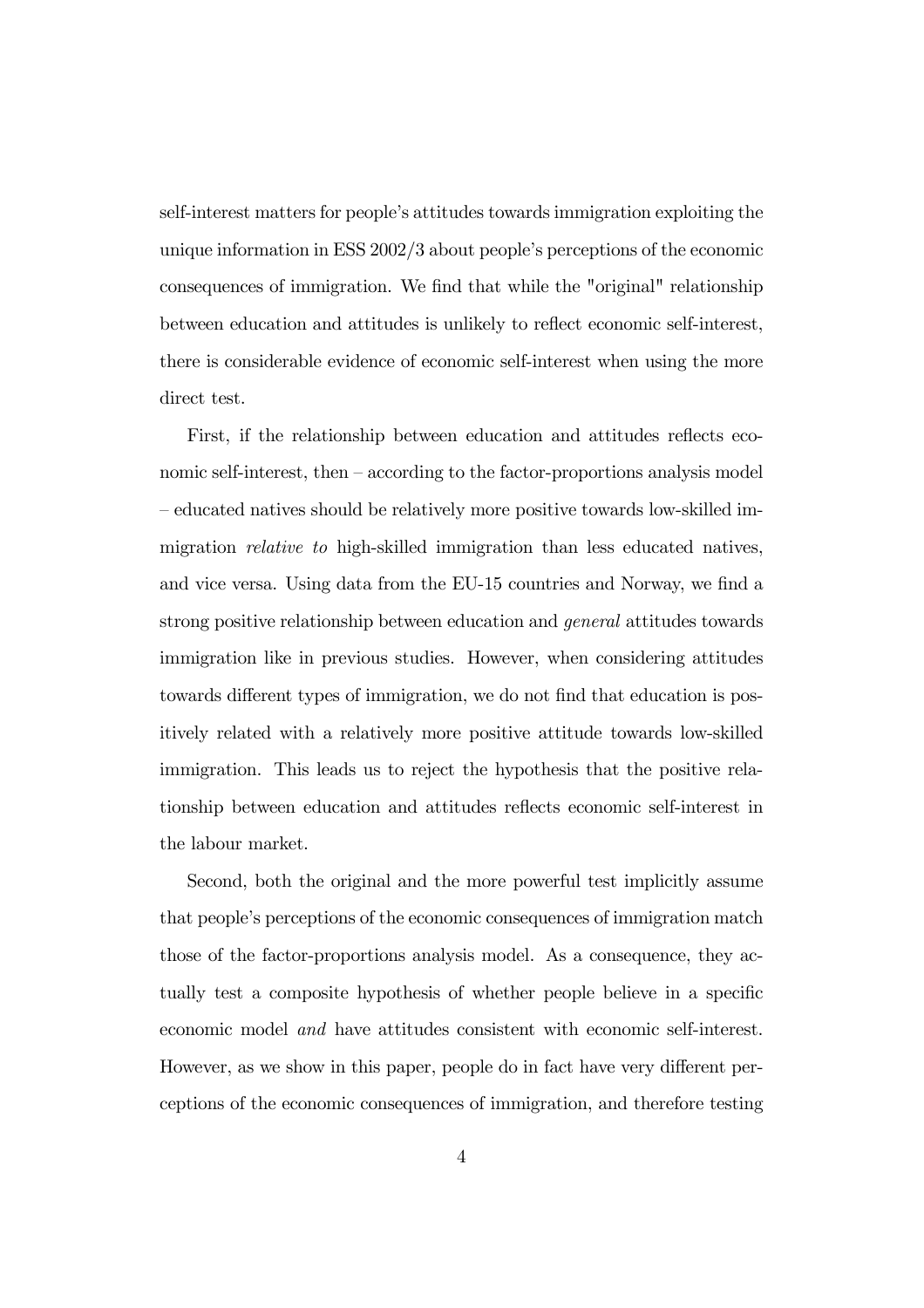this composite hypothesis may not reveal much about the importance of economic self-interest. Instead, a more appropriate test should condition on people's perceptions. We develop such a test, using the unique questions in the ESS 2002/3 concerning people's perceptions of the economic consequences of immigration.

As an example, we ask: "Given that an individual perceive immigration to lower wages, does that make him/her more hostile towards immigration if he/she is likely to be affected by this?" Taking this approach, we find considerable evidence of economic self-interest playing a role among those who believe that immigration disproportionately hurts the poor, puts public expenditures under pressure, take jobs away, and/or lowers wages, as those most likely to be harmed by these effects are more opposed to immigration.

The rest of the paper is organised as follows. In Section 2, we present a simple model of the economic effects of immigration on different types of natives. In Section 3, we describe the data. Section 4 contains the details and the results of the empirical analysis. Section 5 concludes.

# 2 Theoretical Framework

It is well known that immigration does not necessarily have an adverse impact on any group in the labour market, see, e.g., Scheve and Slaughter (2001). First, if the skill-composition of immigrants is similar to the skill-composition of natives, immigration simply implies that the size of the economy increases, without any effects on factor payments. Second, even if the skill-composition of immigrants is different from that of natives, factor prices do not necessarily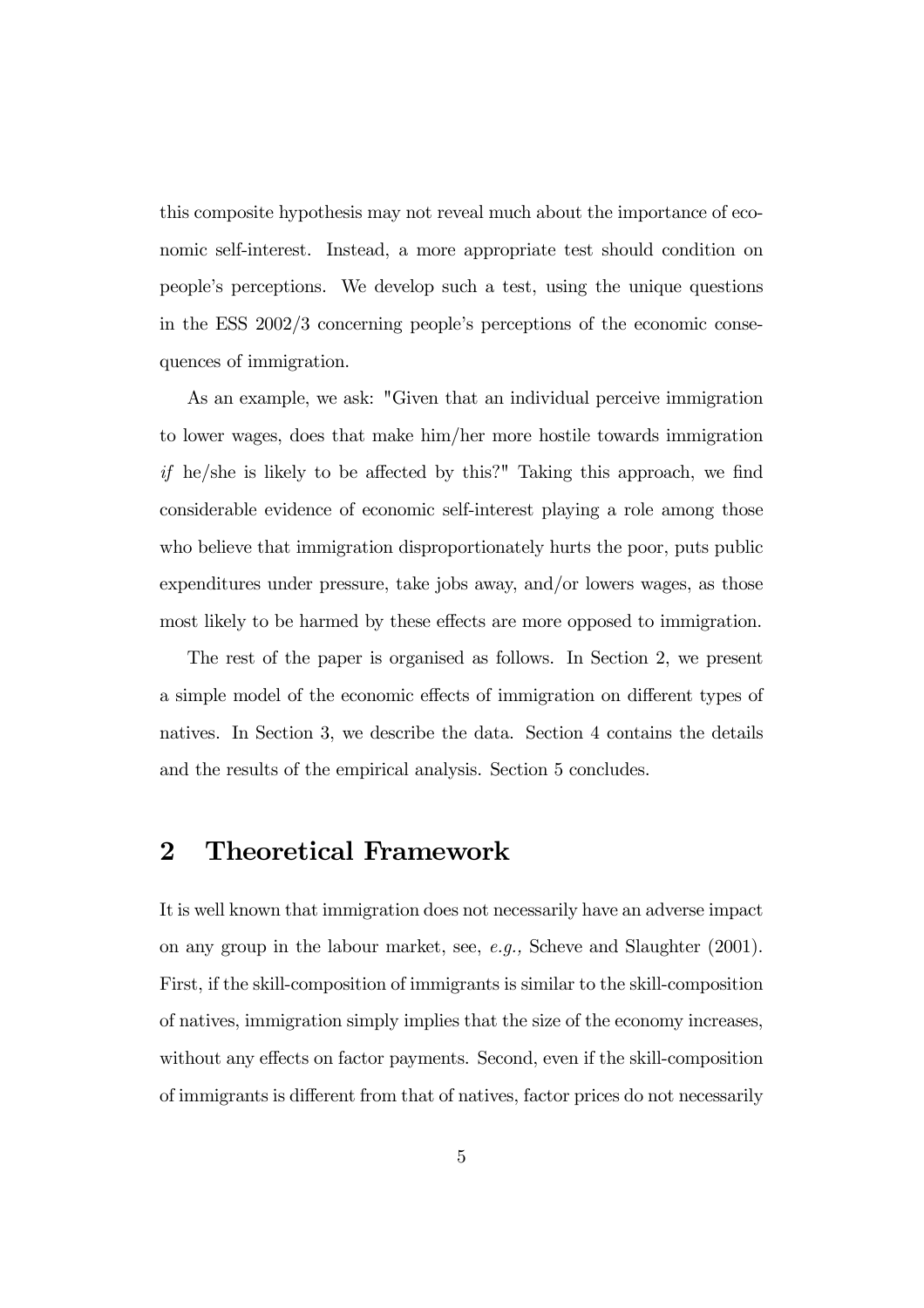respond to immigration. This is the case in a standard Heckscher-Ohlin model when the number of traded goods exceeds or equals the number of production factors.

However, the Heckscher-Ohlin model assumes that there is full mobility of production factors across sectors. While this may be a reasonable assumption in the longer run, production factors are not fully mobile in the short run. Therefore, a one sector factor-proportions analysis model — where immigration does influence factor prices — may be better able to capture some of the short run consequences of immigration, see also Scheve and Slaughter (2001).

Assume that there is one final good,  $Y$ , and three production factors: unskilled labour,  $L$ , skilled labour,  $S$ , and capital,  $K$ . The effects of immigration on the payments to the three production factors depend on the degree of substitution between the production factors. To simplify, consider a simple CES production function:

$$
Y = (L^{\sigma} + K^{\sigma} + S^{\sigma})^{\frac{1}{\sigma}}, \qquad -\infty < \sigma < 1 \tag{1}
$$

where the elasticity of substitution between each of the three production factors equals  $\frac{1}{1-\sigma}$ .

We assume that there is an exogenous supply of the three production factors. Moreover, by assuming full employment of all production factors, and that these are paid the value of their marginal product, we find that:

$$
\frac{\partial w_L}{\partial L} < 0, \qquad \frac{\partial w_S}{\partial L} > 0, \qquad \frac{\partial r}{\partial L} > 0 \tag{2}
$$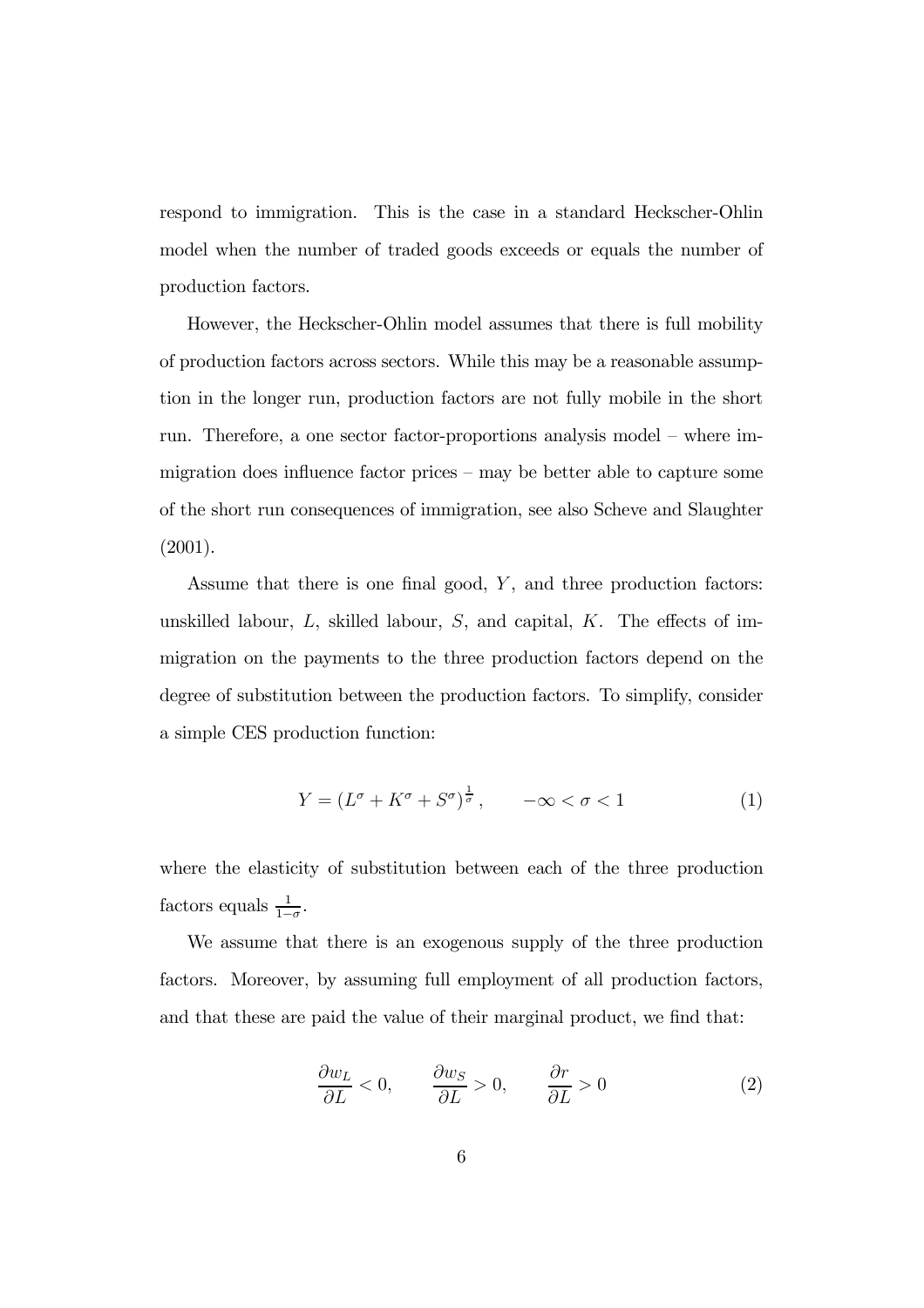$$
\frac{\partial w_L}{\partial S} > 0, \qquad \frac{\partial w_S}{\partial S} < 0, \qquad \frac{\partial r}{\partial S} > \frac{\partial r}{\partial L}
$$
(3)

where r is the return to capital,  $w<sub>L</sub>$  is the wage of unskilled labour, and  $w<sub>S</sub>$  is the wage of skilled labour. We see that an increase in the supply of one production factor decreases the payment to this factor but increases the payments to the other factors. Moreover, we see that an increase in the supply of skilled labour has a bigger positive impact on the payment to capital than an increase in the supply of unskilled labour, assuming that the marginal productivity of skilled labour is higher than that of unskilled labour.

In the empirical part of this paper, we apply data for European countries. It is often argued that, due to minimum wages and other institutions, wages in Europe are rigid and do not adjust to bring the labour market into equilibrium. If we assume that there is a binding minimum wage for unskilled labour, *i.e.*,  $w_L = \overline{w}_L$ , we find that:

$$
\frac{\partial u}{\partial L} > 0, \qquad \frac{\partial w_S}{\partial L} = 0, \qquad \frac{\partial r}{\partial L} = 0 \tag{4}
$$

$$
\frac{\partial u}{\partial S} < 0, \qquad \frac{\partial w_S}{\partial S} < 0, \qquad \frac{\partial r}{\partial S} > 0 \tag{5}
$$

where  $u$  is the unemployment rate. In this case, an increase in the supply of unskilled labour does not affect the payments to any of the production factors. The only direct effect on the labour market is an increase in the unemployment rate. As in the case of fully flexible wages, an increase in the supply of skilled labour implies that the wage of skilled labour decreases while the return to capital increases. Moreover, since an increase in the supply of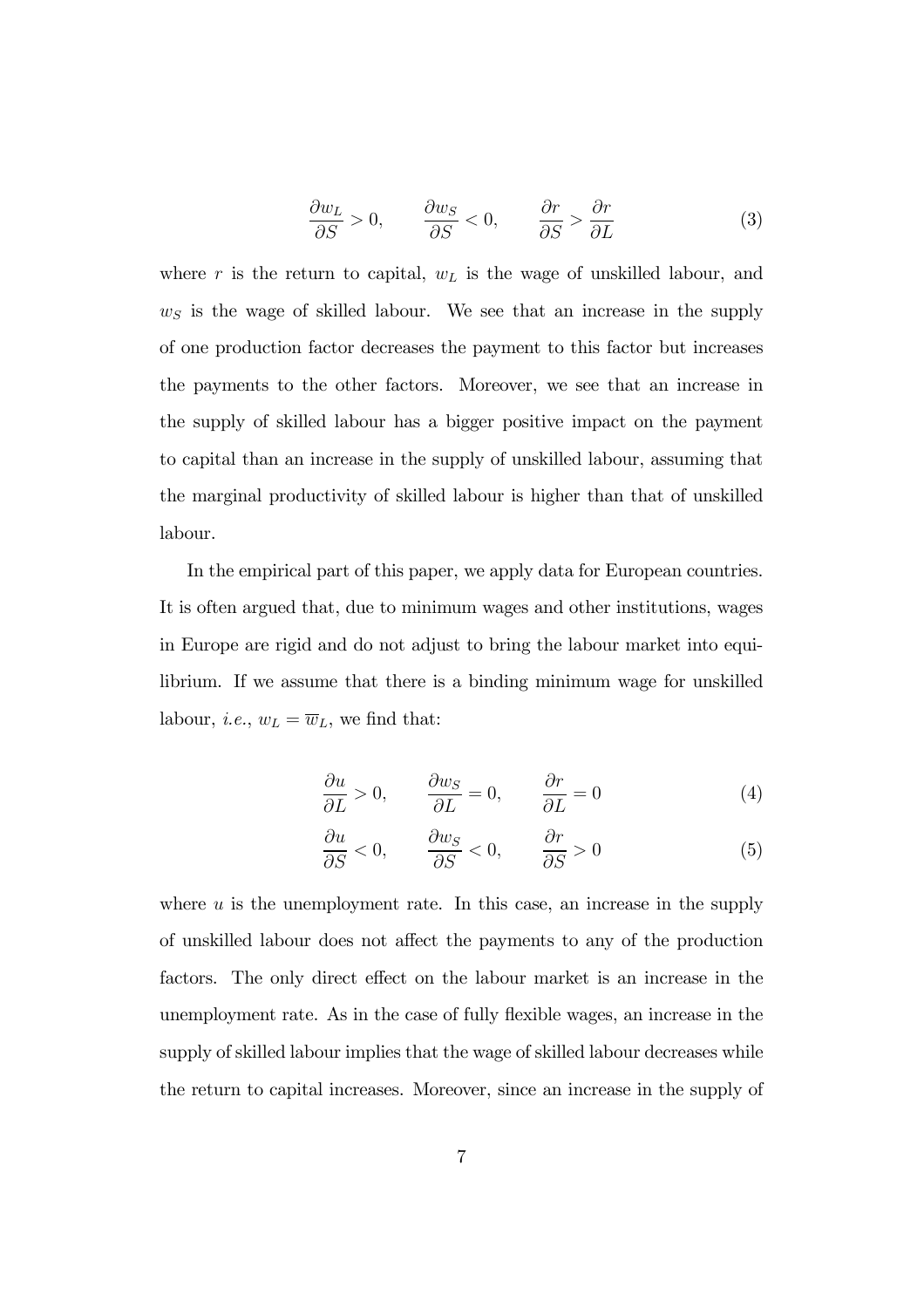skilled labour tends to increase the marginal productivity of unskilled labour, the unemployment rate tends to decrease.

In sum, these results imply the following according to the model: Unskilled workers should oppose immigration of unskilled labour but favour immigration of skilled labour. For skilled workers the opposite should hold. Employers should be positive towards immigration of both skilled and unskilled labour, but they should favour skilled labour relative to unskilled labour. Finally, the unemployed should oppose immigration of low-skilled labour, but favour immigration of skilled labour.

How robust are these results with respect to other specifications of the production function? The result that workers should tend to oppose immigration of workers of a similar type holds with any specification of the production function as long as there is diminishing returns to this production factor. The results showing how one production factor is affected by an increase in the supply of another production factor depend on the specific production function and, in particular, the elasticities of substitution between the three production factors. In a recent study by Krusell et al. (2000), it has been found that capital-skill complementarity is an important factor behind the increase in the relative demand for skilled labour in recent decades. However, capital-skill complementarity would only strengthen the result that employers tend to be more positive towards immigration of skilled labour.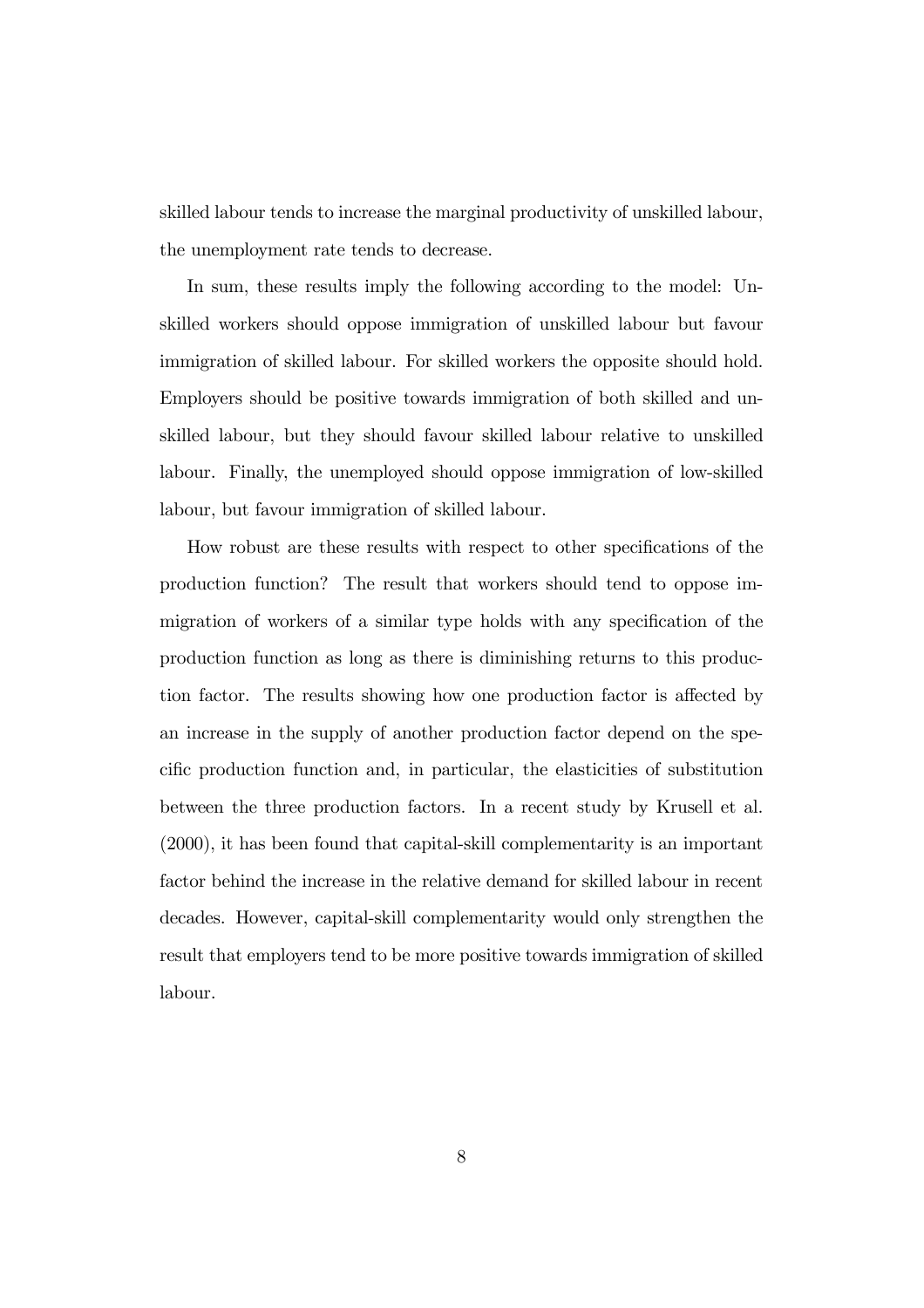# 3 Data

We use data from the European Social Survey (ESS) 2002/2003 which covers 22 European and associated countries. However, we only use data for the EU-15 and Norway as these countries constitute a relatively homogenous group with respect to income and skill levels. The ESS interviews about 2,000 randomly selected persons aged 15 years or more in each country.2 The 2002/2003 wave contains a special module with a number of questions about immigration. This module is unique in the sense that it contains questions about attitudes towards different types of immigration as well as the respondent's understanding of the economic implications of immigration. Furthermore, the survey holds information about people's educational background, labour market association and a number of other background characteristics.

Questions have been carefully designed to ensure that they are understood in the same way across countries. This is important because the European countries are very diverse with respect to culture, language, immigration history and immigration laws. For example, the word "immigrant" has been avoided in the questionnaire because this word has different connotations in different countries. Instead, the questionnaire refers to "people who come to live in the country".<sup>3</sup> For more details on the design of the questionnaire, see Card, Dustmann and Preston (2005).

In the empirical analysis below, we will use a number of different vari-

<sup>&</sup>lt;sup>2</sup>In some of the countries, however, sampling was not completely random, as, *e.g.*, persons in households of different sizes were not given exactly the same chance of selection. We correct for this non-random sampling in the estimations below.

<sup>3</sup>We shall, however, use the word "immigrant" in this paper.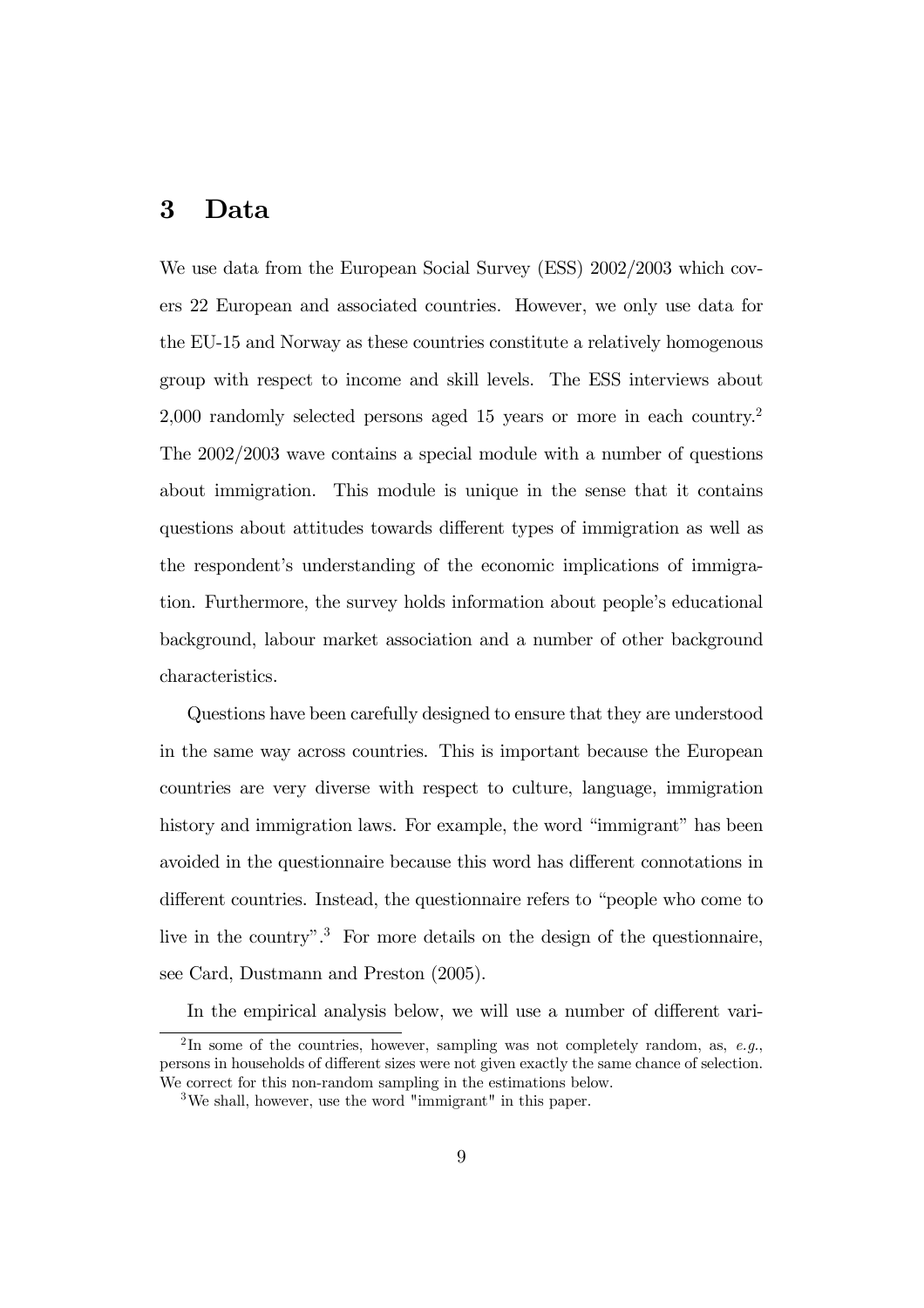ables capturing different aspects of individual opinions about immigration. The respondents have all been asked separately about their attitude towards immigrants from rich and poor countries within and outside Europe, where the possible answers were: "allow none to come and live here", "allow a few", "allow some", and "allow many". This gives us four attitude variables:  $AT_{rich\_euro}$ ,  $AT_{poor\_euro}$ ,  $AT_{rich\_noneuro}$  and  $AT_{poor\_noneuro}$ . From these, we construct a variable,  $AT_{average}$ , capturing the overall attitude towards immigration as the simple average of the answers, when these are assigned values between 1 and 4, where the value 1 corresponds to "allow none". Following the literature, we also present results based on a binary response variable,  $AT_{open}$ , which we define to take the value 1 if  $AT_{average}$  exceeds 2.5 and the value zero otherwise.

Simple descriptive statistics of these six variables are presented in Table 3.1.

### [Insert Table 3.1 around here]

The total number of observations for the 16 countries used in the analysis exceeds 30, 000, although the actual number of observations used in the different estimations is somewhat lower due to missing observations for some of the involved variables.

We use several individual characteristics to explain the attitudes towards immigration. Education is in the analysis captured by dummies for three educational levels: primary education, secondary education and tertiary education.

Besides educational background, we also control for a number of other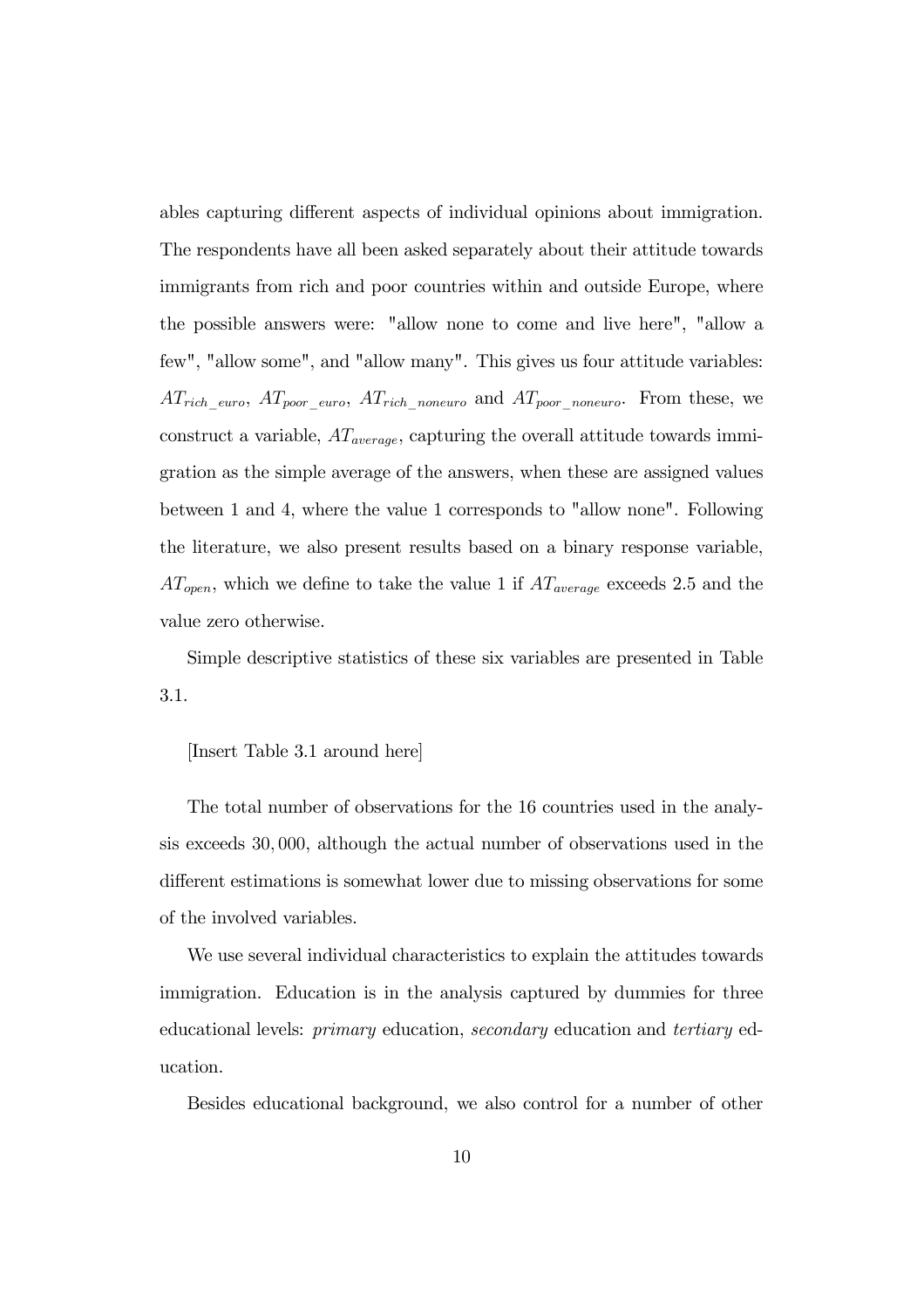personal characteristics as listed in Table 3.2. Following the predictions of the theoretical model, capital owners should be in favour of immigration. We thus include dummies for being self-employed and being an employer with five or more employees, as a broad and a narrow measure, respectively, of being a capital owner. In addition, we include a dummy taking the value 1 if the person (or his or her spouse) is unemployed. We also include age, sex, a dummy for being a first or second generation immigrant, and a dummy for living in an urban area. Furthermore, there are two indicator variables capturing whether the individual belongs to the political right or left. In Section 4.3, we also use a dummy, poor, taking the value 1 if the household belongs to the poorest 25% in the country; a dummy, recipient, for being retired, permanently ill or handicapped, and hence to some degree dependent on (public) transfers; a dummy indicating whether the individual is part of the *workforce*; and a dummy, *difficult* get job, taking the value one, if the individual has answered that (s)he finds it difficult or impossible to get a similar or better job with another employer.

## [Insert Table 3.2 around here]

Finally, in some of our empirical models below, we also control for the respondent's understanding of the economic implications of immigration. The respondents have been asked to give their opinion on a number of statements such as: "average wages/salaries generally brought down by immigrants" and "immigrants harm economic prospects of the poor more than the rich". The variables defined from these questions are presented in Section 4.3 below.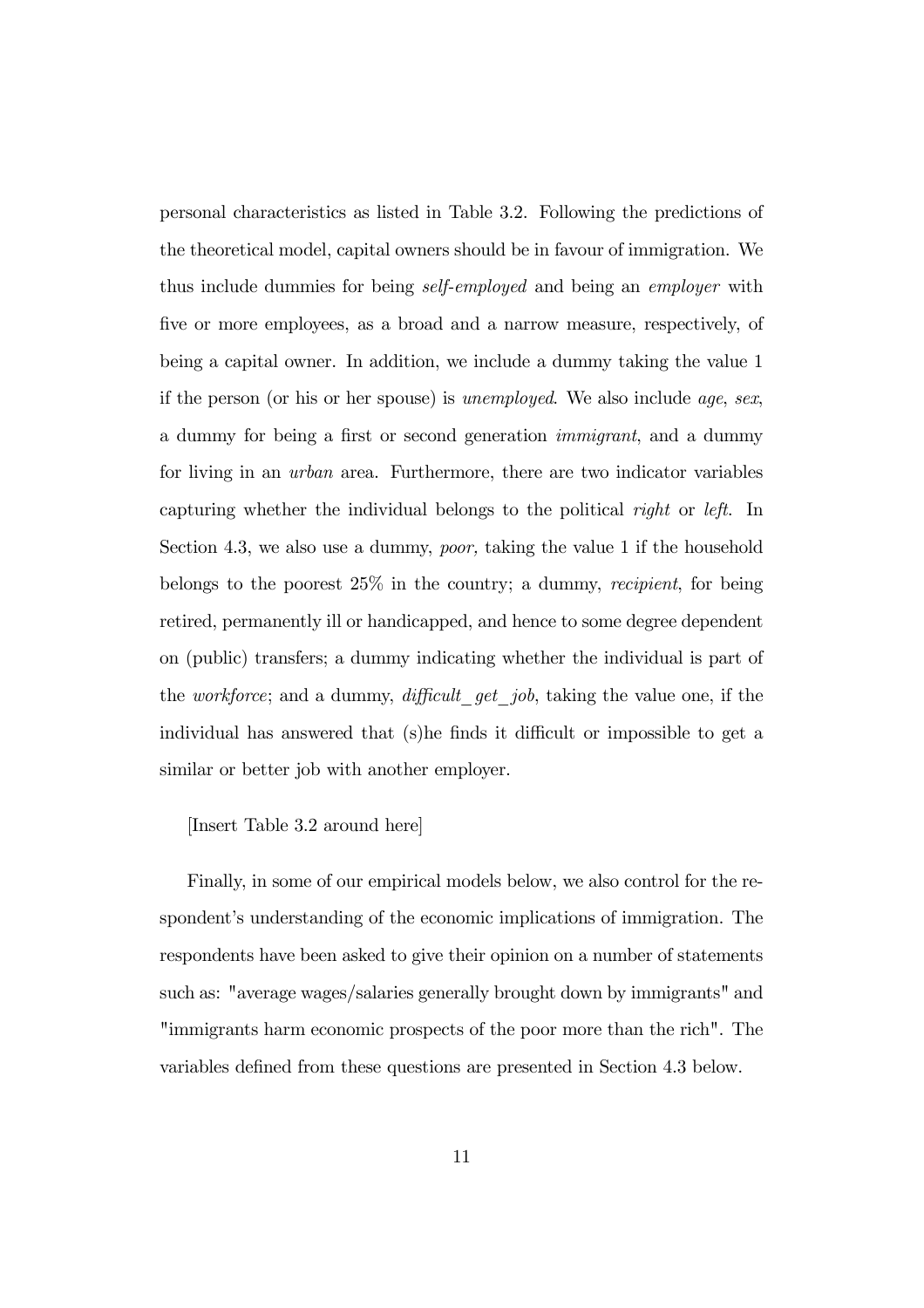# 4 Empirical Analysis

The empirical analysis proceeds in three steps. In Section 4.1, we undertake a simple test of whether people's attitudes towards immigration are consistent with the factor-proportions analysis model focusing on the relationship between education and general attitudes towards immigration. This approach is in line with the existing studies. In Section 4.2, we provide a more powerful test by distinguishing between people's attitudes towards different types of immigration. Finally, in Section 4.3, we condition on pepole's understanding of the economic effects of immigration, which provides a more direct test of the importance of economic self-interest.

## 4.1 General Attitudes Towards Immigration

Existing studies have focused on the relationship between an individual's education and his or her general attitude towards immigration. The strong positive relationship which has been found has been interpreted as evidence in favour of attitudes being a result of economic self-interest, as immigrants are assumed to compete with mainly less educated natives in the labour market, see, e.g., Scheve and Slaughter (2001) and Mayda (2005).

We start by reexamining this general relationship, including the standard controls used in the literature to capture a range of background characteristics of the individual. As opposed to the existing studies, however, we also include variables capturing other aspects of the factor-proportions analysis model.

First, the theoretical model predicts that the return to capital increases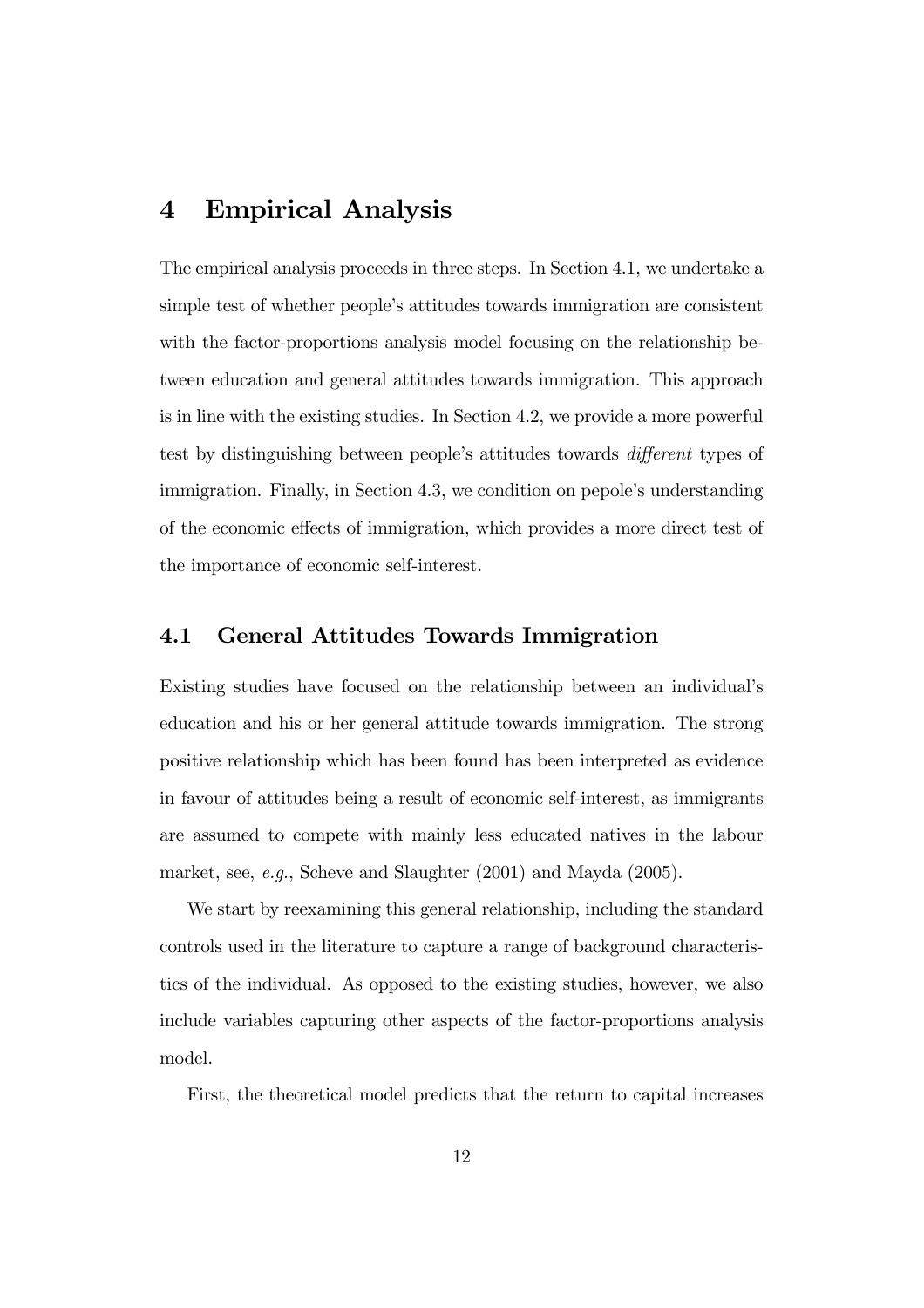as a result of immigration. We should therefore expect that employers tend to favour immigration, and hence we include controls for being self-employed and an employer with 5 or more employees, respectively. Second, since immigration intensifies competition for the currently unemployed, we should expect these to be relatively more against immigration, and we therefore include a control for unemployment in the household.

The resulting model is similar to those in,  $e,q$ ., Scheve and Slaughter (2001) and Mayda (2005) and can be specified as follows:

$$
AT_{j,i} = \gamma_j e du_i + \alpha_j e m pl_i + \beta_j X_i + \varepsilon_{j,i}
$$
\n<sup>(6)</sup>

where  $AT_{j,i}$  is a response variable that gives individual *i*'s attitude towards immigration, where a higher value indicates a more positive attitude. The subscript  $j$  indexes different aspects of people's attitudes towards immigration, represented by different response variables.  $edu_i$  is a vector of education dummies for individual i, and  $empl<sub>i</sub>$  is a vector of employment dummies, including dummies for current unemployment, self-employment and employer status. Finally,  $X_i$  is a vector of other background characteristics of individual i, including measures of political orientation, age, sex, geographical location (country dummies and urban/rural dummies), and ethnical background.  $\varepsilon_{j,i}$  is a random error, and  $\gamma_j$ ,  $\alpha_j$ , and  $\beta_j$  are the parameter vectors associated with response variable j.

In the regressions in this first step, we use the two response variables:  $AT_{average,i}$  and  $AT_{open,i}$ , which we defined in Section 3. We interpret these variables as capturing an individual's general attitude towards immigration.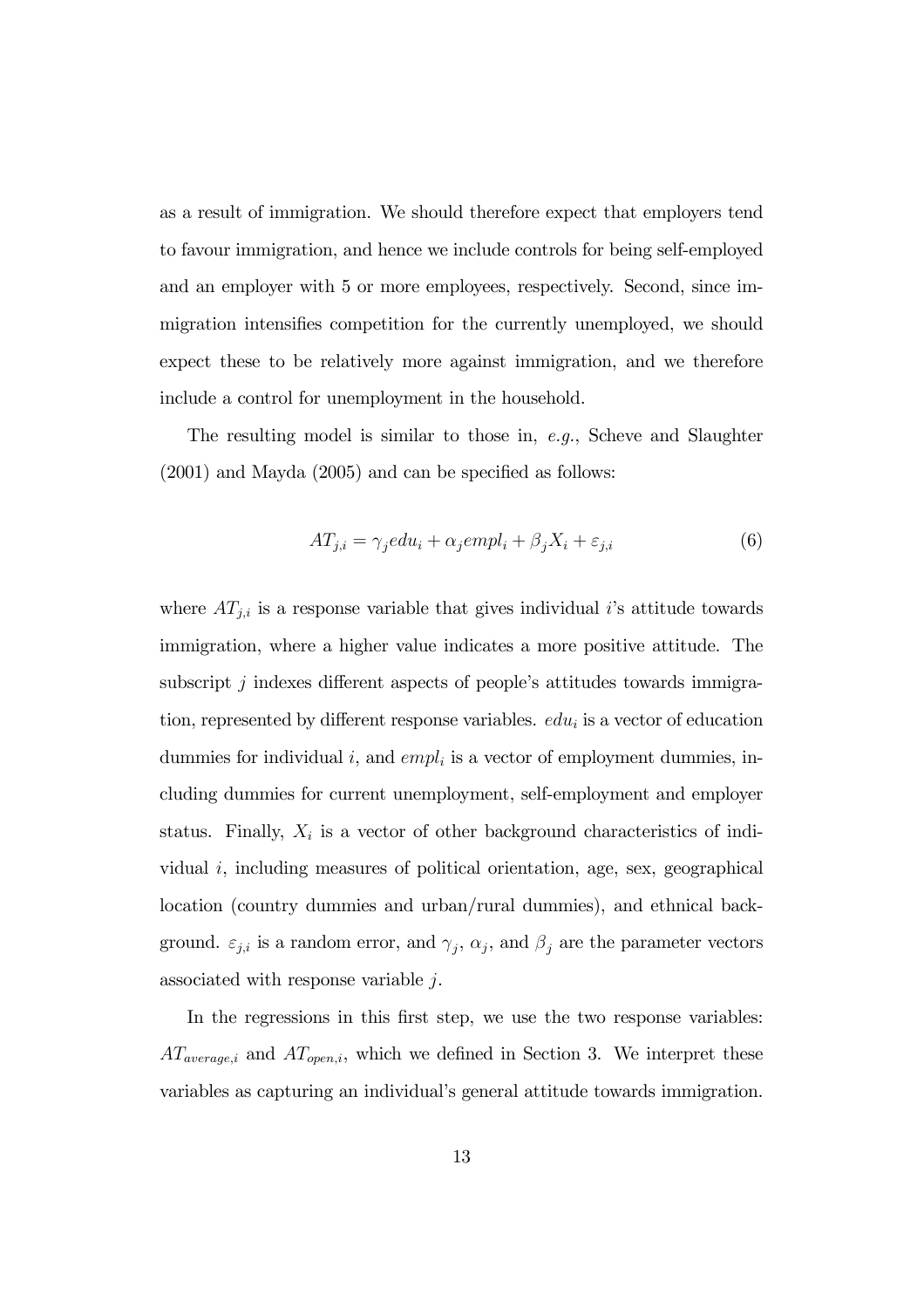While  $AT_{average,i}$  can take on 13 different values between 1 and 4,  $AT_{open,i}$  is a binary variable. As a consequence, we use an ordered probit model to estimate (6) when  $AT_{average,i}$  is the dependent variable. When  $AT_{open,i}$  is used, we use a standard probit model. Observations are weighted by population weights to take account of the fact that small countries are oversampled in the ESS, and by sampling weights to correct for non-random sampling within the individual countries.

Table 4.1 presents the results from two probit and two ordered probit regressions. Like the existing studies, we find that a higher level of education is significantly related with a more positive attitude towards immigration. Note that secondary is the omitted educational category. Hence, those having only a primary education are the least positive towards further immigration, whereas people having a tertiary education are the most positive. This relationship is very robust to changes in the specification of the model.<sup>4</sup>

## [Insert Table 4.1 around here]

Moreover, we observe that the unemployed seem to oppose immigration relatively more. This is also in accordance with the basic hypothesis. Perhaps more surprisingly, neither the *self-employed* dummy nor the *employer* dummy are significant in the regressions.

<sup>4</sup>For example, we also ran the regressions with each of the four variables used to construct  $AT_{average,i}$  without this affecting the results.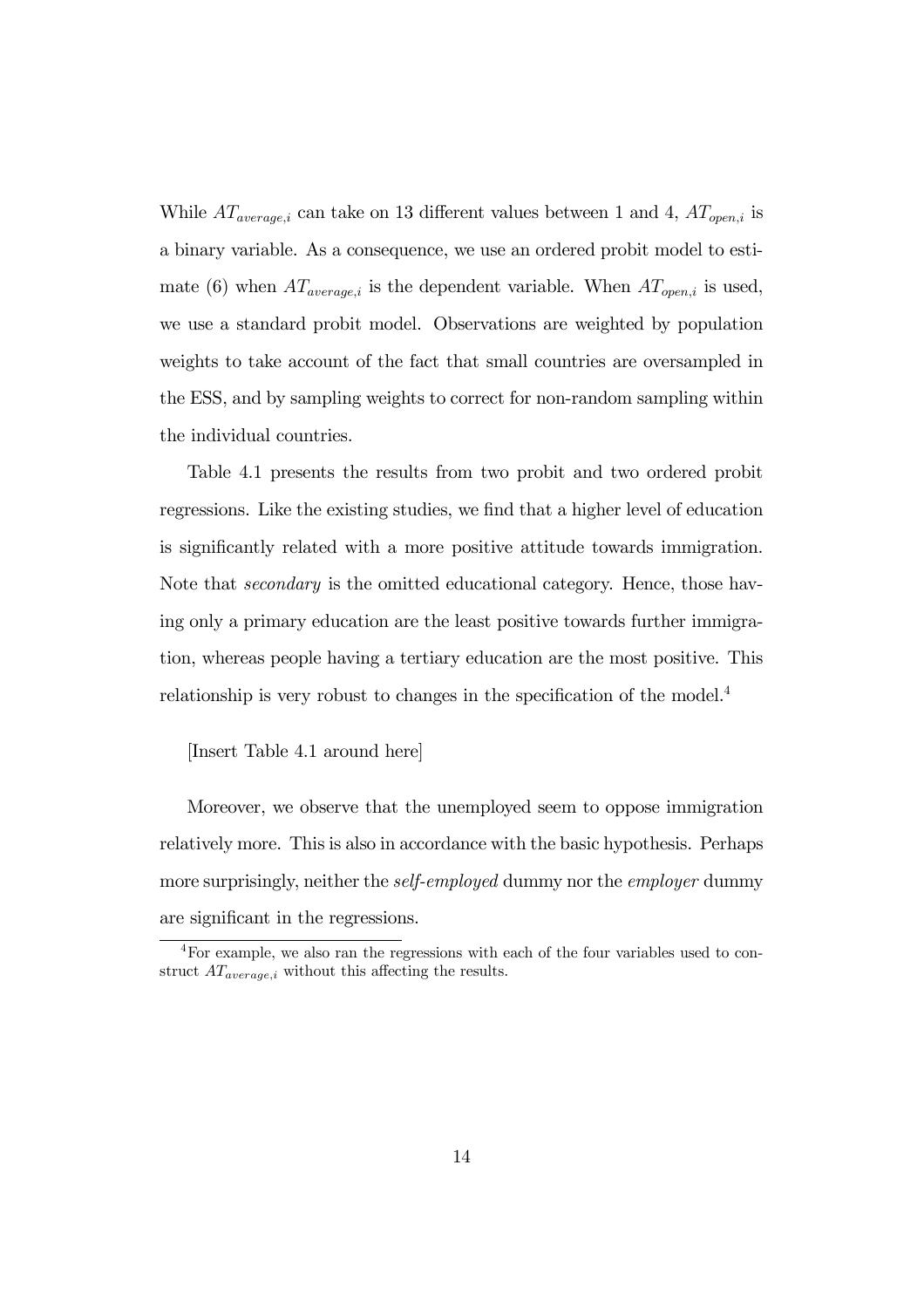# 4.2 Attitudes Towards Different Types of Immigration

Finding a positive effect of education does not automatically imply that attitudes are driven by economic self-interest. Alternatively, education may be associated with a generally different perception of and, therefore, attitude towards immigration.

If the relationship between education and attitudes is caused by economic self-interest, then education should influence people's attitudes towards different types of immigration. According to the factor-proportions analysis model, natives should oppose immigration of people representing the same production factors as themselves. Thus, a more powerful test of economic self-interest should analyse whether people with higher education are relatively more positive towards low-skilled immigration, and vice versa. Fortunately, the current data set provides an opportunity to perform such a test by exploiting the information in the data set about people's attitudes towards immigration from different types of countries, represented by the variables  $AT_{rich\_euro,i}$ ,  $AT_{poor\_euro,i}$ , etc. Model (6) can be estimated with each of these variables as the dependent variable, and according to the factor-proportions analysis model, we should expect education to have a more positive impact on attitudes towards immigration from poor countries, i.e.  $\gamma_{poor\_euro} > \gamma_{rich\_euro}$ , assuming that immigration from poor countries is less skill intensive than immigration from rich countries. That immigrants from poor countries are in fact less skilled than immigrants from rich countries has been documented by Hainmueller and Hiscox (2005).

Instead of estimating two separate equations for the variables  $AT_{rich\_euro,i}$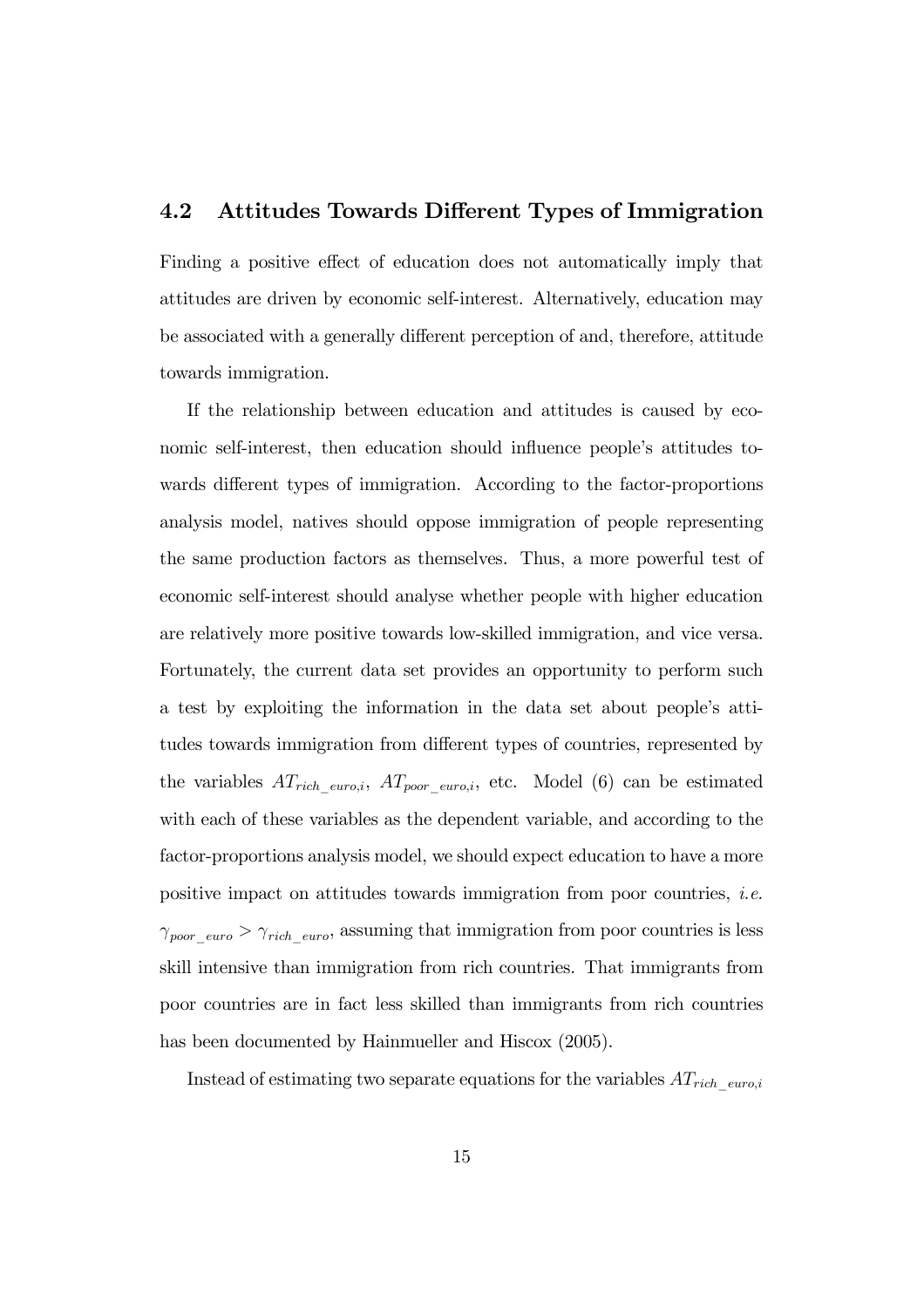and  $AT_{poor\_euro,i}$ , we estimate the model in a first difference form:

$$
\Delta AT_{euro,i} = \Delta \gamma_{euro} \cdot edu_i + \Delta \alpha_{euro} \cdot empl_i + \Delta \beta_{euro} \cdot X_i + \Delta \varepsilon_{euro,i} \tag{7}
$$

where  $\Delta AT_{euro,i} = AT_{poor\_euro,i} - AT_{rich\_euro,i}$  and  $\Delta\gamma_{euro} = \gamma_{poor\_euro} \gamma_{rich\_euro}$ , etc. The differencing has the advantage that any unobserved individual heterogeneity in the error terms is eliminated, which ensures consistent estimates of the involved parameters. Furthermore, estimation of the differenced equation in (7) allows us to test directly whether  $\Delta\gamma_{euro}$  is positive, *i.e.* whether  $\gamma_{poor\_euro} > \gamma_{rich\_euro}$ .

Table 4.2 presents the results from the estimation of (7) using an ordered probit model. Results from an identical model, based on attitudes towards immigration from rich and poor *non*-European countries,  $\Delta AT_{non-euro,i}$ , are also contained in Table 4.2.

## [Insert Table 4.2 around here]

We observe that people with a tertiary education are relatively more positive towards immigration from poor countries than people with only a secondary education. Although this is consistent with the factor-proportions analysis model, it is only significant in the regressions for immigrants from European countries. Furthermore, individuals with only a primary education are also relatively more inclined towards immigration from low-income countries than people having a secondary (or tertiary!) education. This result is highly significant in all regressions and goes against the factor-proportions analysis model.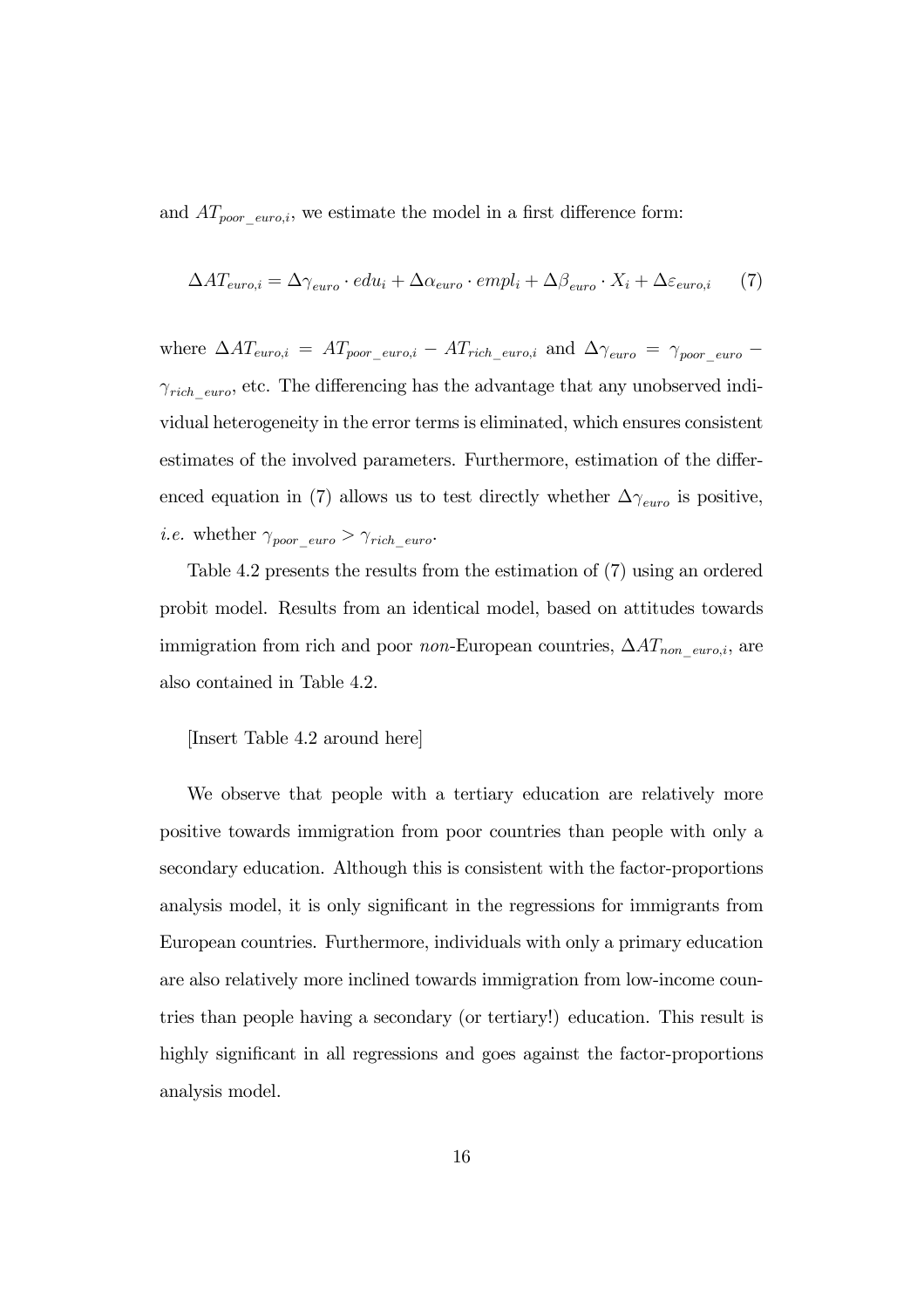It should be noted that the unemployed tend to favour immigration from rich countries more, which is in accordance with the factor-proportions analysis model. Similarly, the self-employed seem to prefer immigration from richer countries, although only significant in one of the regressions.

In sum, however, the results of this section do not lend much support for the hypothesis that the relationsship between education and general attitudes from Section 4.1 reflects economic self-interest in the labour market. In fact, the finding that the least skilled are relatively more in favour of immigration from poor countries is directly at odds with it. In this respect, it is interesting to note that Dustmann and Preston (2004a) also find that labour market implications of immigration do not seem to play much of a role for the attitudes of less educated individuals towards immigration in the UK.

Now, does this mean that economic self-interest does not matter? Not necessarily. An alternative explanation is that people simply perceive the effects of immigration differently. We consider this possibility in the final step.

## 4.3 Conditional Attitudes Towards Immigration

The approach taken above implicitly assumes that people perceive the economic consequences of immigration according to a specific version of the factor-proportions analysis model. As a consequence, when testing whether economic self-interest matters for people's attitudes, we are in fact testing a composite hypothesis, namely: i) that people's attitudes towards immigration are determined by economic self-interest; and ii) that people believe in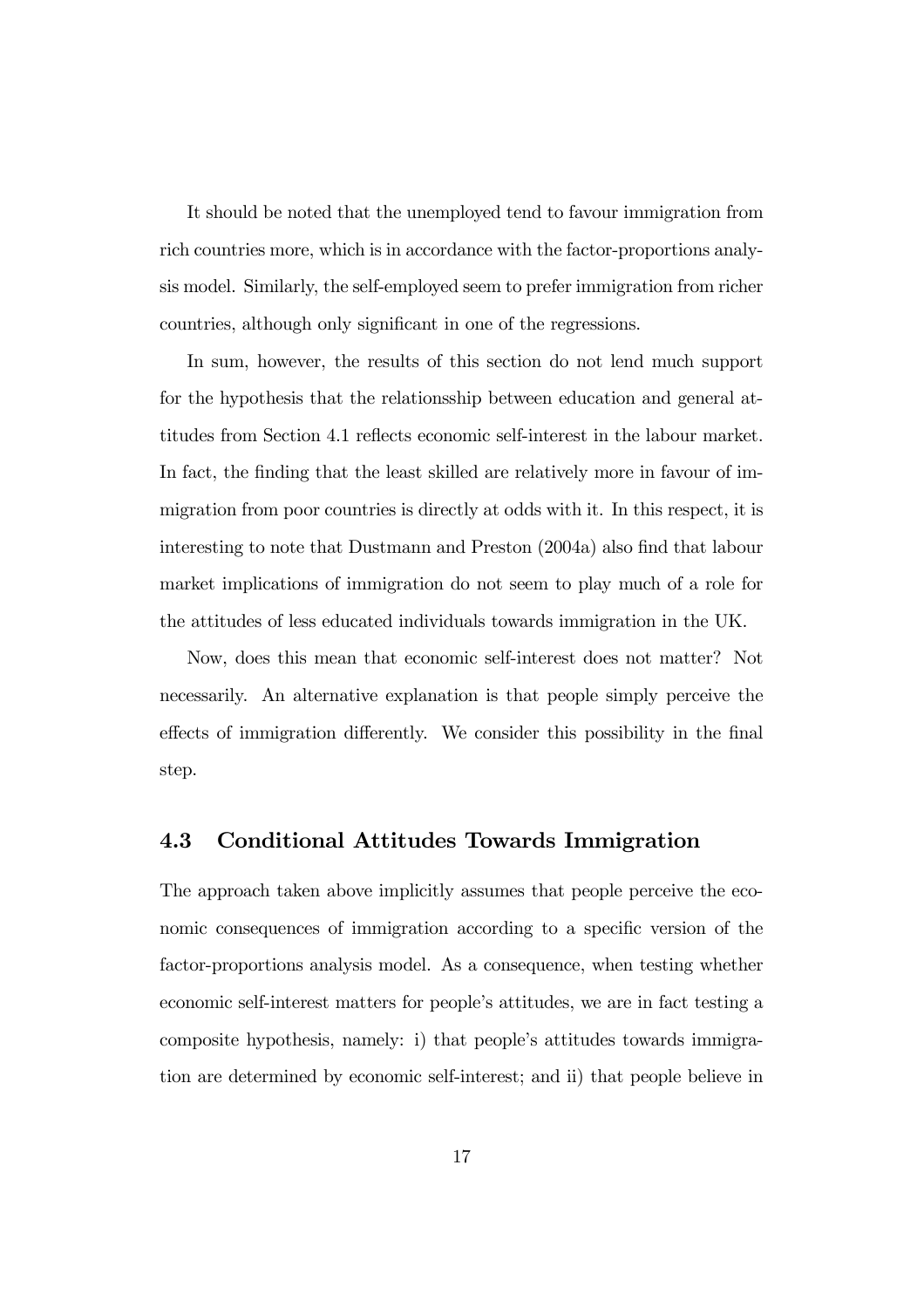the implications of the factor-proportions analysis model outlined in Section 2. Thus, when we reject this composite hypothesis, it may just be because people do not (or cannot) analyse the economic consequences of immigration according to the factor-proportions analysis model. As argued in Section 2, the labour market implications of immigration according to the factorproportions analysis model are not even unambiguous. More importantly, however, people do in fact have very different perceptions of the economic consequences of immigration, as we shall show below.

Furthermore, other economic implications may work in the opposite direction of those stemming from the labour market. As an example, although highly educated should favour low-skilled immigration out of labour market concerns, they may oppose exactly the same type of immigration due to their expected consequences for the public budget — something which in particular may harm those with the highest educations as they pay the majority of taxes. A similar point has been stressed by Dustmann and Preston (2004a) and Facchini and Mayda (2006). Thus, using the level of education may not appropriately identify those exposed to the consequences of immigration.

How should we deal with these problems? First, we exploit the fact that the ESS contains a number of questions about the perceived consequences of immigration. We can use the answers to these questions to condition on people's perceptions of the economic consequences of immigration. More precisely, on the basis of these questions, we construct a number of dummy variables which we interact with relevant characteristics of the individuals. As an example, we interact the answer to the question "Immigrants take more jobs away than they create" with a dummy for unemployment of the respon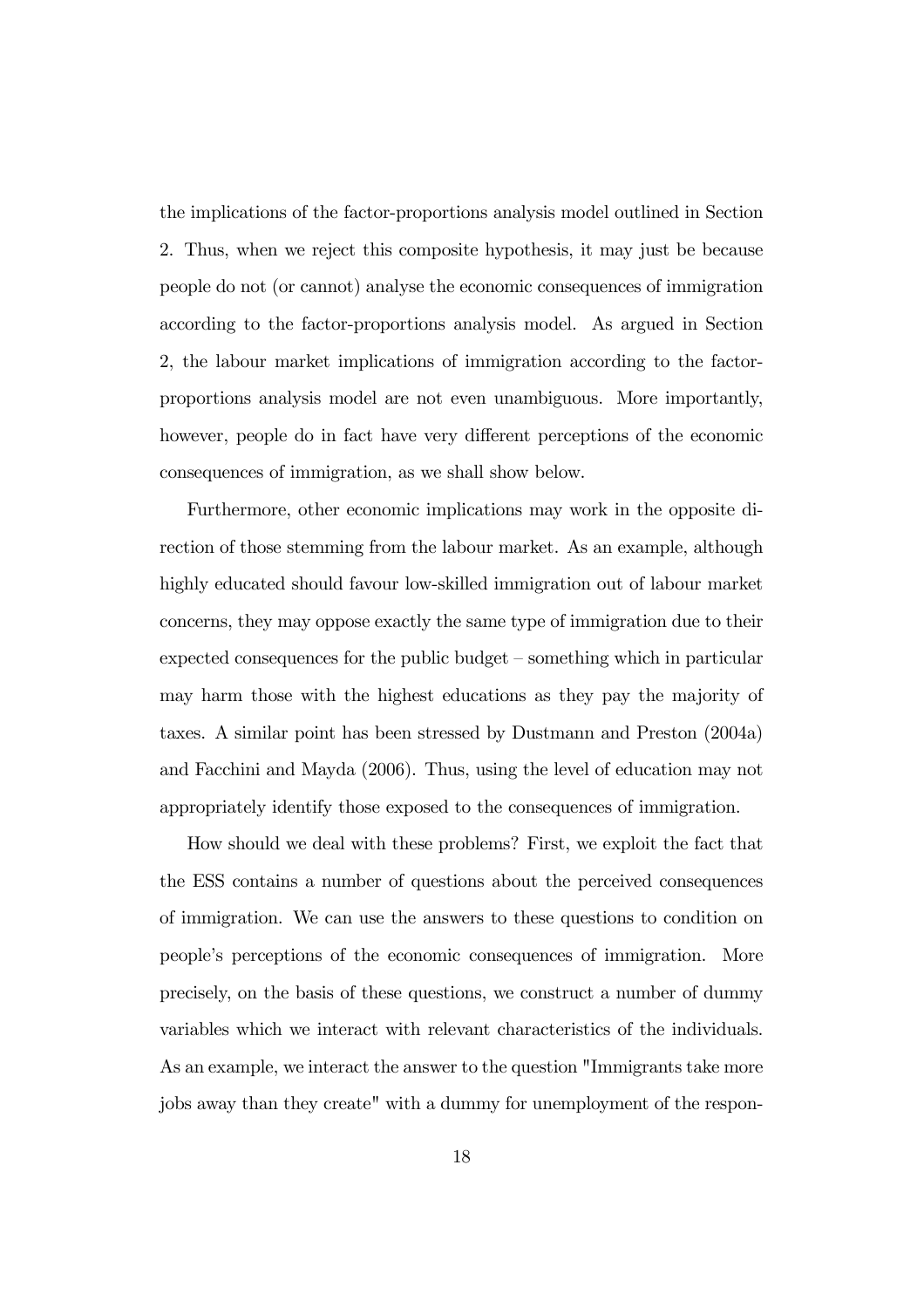dent (or the spouse), and include the resulting variable in the regression. Hence, instead of asking whether unemployed are more against immigration, we ask whether unemployed are more against immigration — given that they perceive immigration to reduce jobs. If perceptions vary across individuals, this constitutes a more appropriate test of whether economic self-interest matters for people's attitudes towards immigration than the approach taken in the previous sections. Second, by using a range of other background variables than education, we are better able to identify those perceived to be (negatively) affected by immigration.

In the following, we use the answers to five different questions about the perceived consequences of immigration. The questions and the associated distributions of answers are listed in Table 4.3 below.

## [Insert Table 4.3 around here]

The Table clearly illustrates that the perceived consequences of immigration differ markedly across individuals. As an example, when asked about whether average wages are generally brought down by immigrants, more than 37% agree while equally many disagree. The answers to the other four questions are almost equally diversified.

In the following, we recode the answers to these questions into five dummy variables, wages down, bad for poor, fill jobs, take jobs away, and take  $more\,$  *out*, each taking the value 1 if an individual agrees with the statement in question. In Table 4.4, we then provide estimates of the model in  $(6)$ using the same variables as in Section 4.1. In addition, in columns 1-10 of Table 4.4, we in turn include the five dummy variables interacted with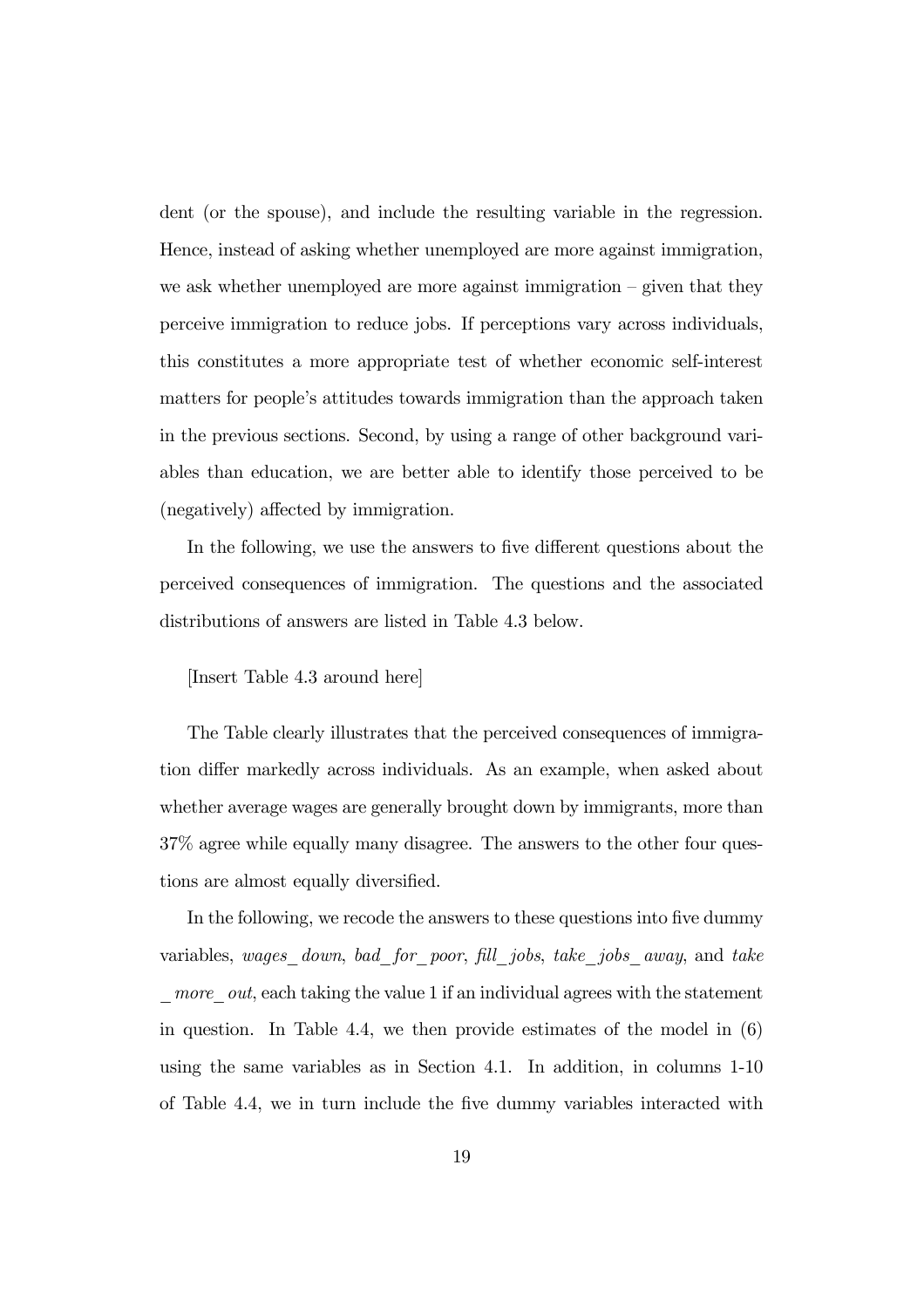relevant background characteristics. Furthermore, the last two columns (11 and 12) provide estimates of the "full" model where all interactions have been included.

In the first two regressions in Table 4.4, we have included the variable bad for poor interacted with a dummy for being poor. The individual variables, bad for poor and poor, are also included separately in the regressions to avoid that the interacted variable simply picks up the effects of one (or both) of these variables. While these variables in themselves turn out to have a negative impact on attitudes towards immigration, the coefficient to the interacted variable is also significantly negative at a 5% level in the ordered probit regression (column 2). Hence, not only do poor people and those who find immigration to be bad for the poor oppose immigration more than others, it also seems to be the case that among those who perceive immigration to be bad for the poor, the poor are relatively more opposed to immigration. These results are preserved in the full model in columns 11-12. We interpret this as evidence in favour of a role for economic self-interest.

The following two regressions include the variable take more out interacted with recipient. Although, the coefficient to the interacted variables are insignificant in these regressions, they both become significantly negative at the 5% level in the full model. This indicates that among those who believe that immigrants take more out than they put in, in terms of taxes and services from the public sector, those who are likely to depend on social benefits are more opposed to immigration. Again, we interpret this as an indication of economic self-interest.

Columns 5 and 6 report the results of the regressions where the variables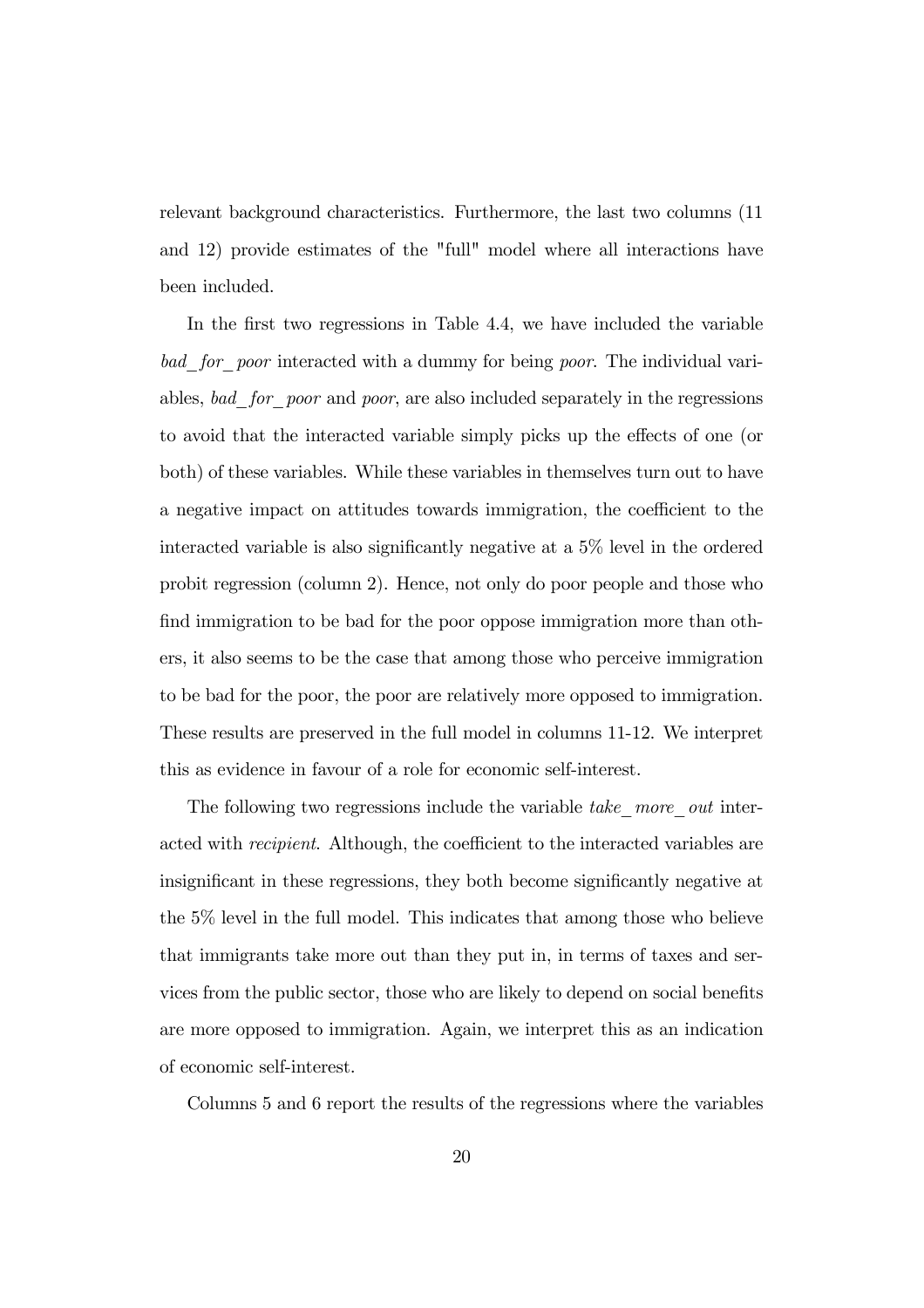wages down and workforce have been included, both separately and interacted. The coefficient to the interacted variable is significantly negative in both regressions  $(1\%$  and  $5\%$  level, respectively) as well as in the full model in columns 11-12. This means that among those who believe that wages are driven down by immigrants, members of the workforce are more negative towards immigration than those outside the workforce. In other words, those who are likely to be hurt by lower wages tend to be against immigration if they believe that immigration drives down wages.

In the following two regressions (columns 7 and 8), the variables fill jobs and employer are included as are the interaction of these two variables. In these regressions, the coefficient to the interacted variable is positive, although not significant. Thus, while those who believe immigrants to fill jobs where there are shortages of workers are more positive towards immigration in general, we cannot confirm that among these, employers tend to be more positive. We also ran these regressions using *self-employed* instead of employer, but with the same results.

In columns 9 and 10, the variables take jobs away and difficult get job are included. The idea is that the latter variable should catch those who would suffer most from a reduction in the available jobs. Another indicator of this could be the currently unemployed. Hence, in columns 9 and 10 both of these are interacted with the variable take jobs away. The coefficients to the interacted variables are significantly negative in both regressions, and even more so in the full model. This strongly indicates that among those who believe that immigrants take jobs away, those who are likely to be hurt by this are more opposed to immigration. Again a clear indication of economic self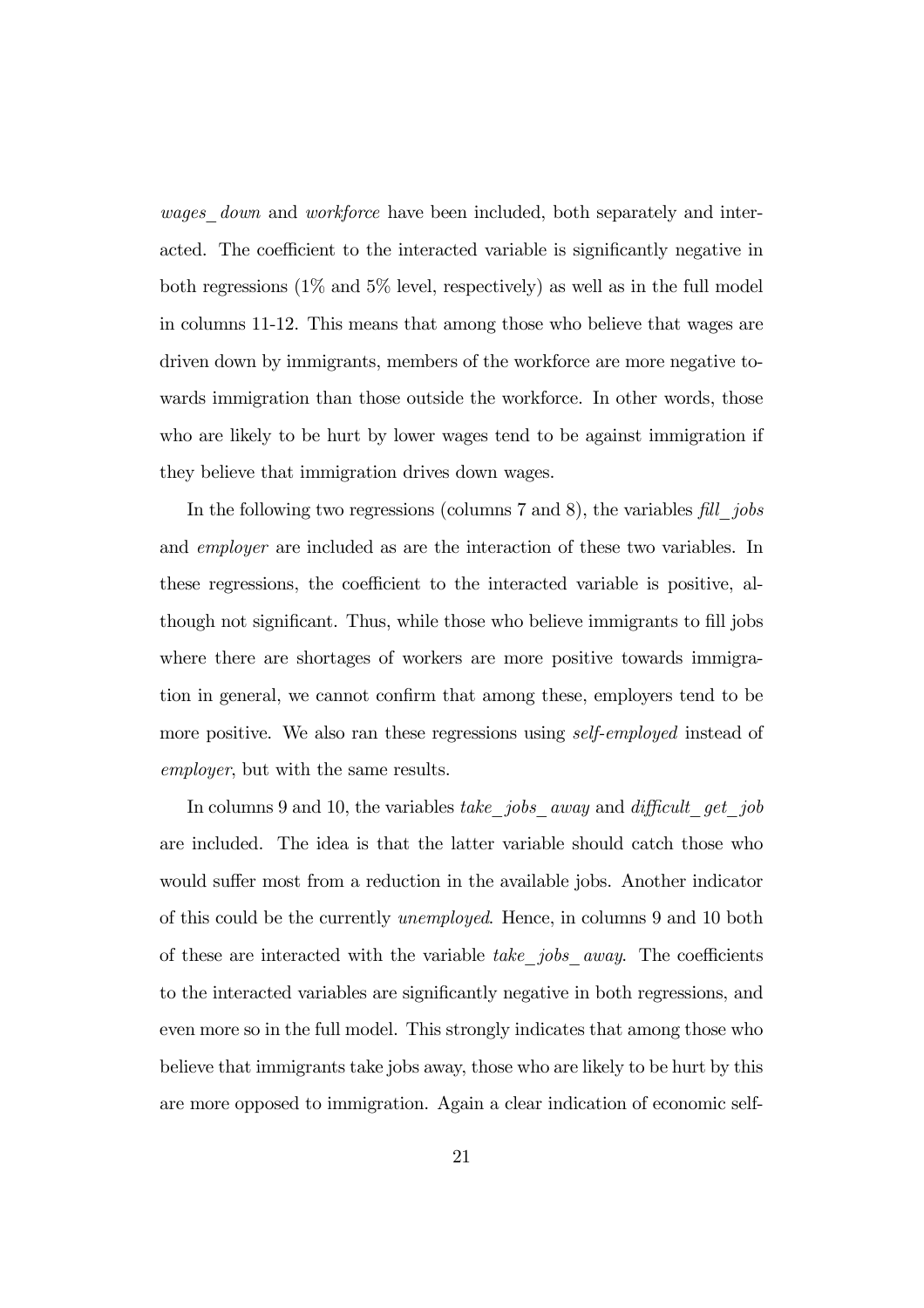interest playing an important role for people's attitude towards immigration.

In sum, there appears to be significant evidence of economic self-interest playing a role for individual attitudes towards immigration, as all the coefficients to the interacted variables in the full model have the expected sign and only one of them is insignificant.

### [Insert Table 4.4 around here]

To sum up, people's beliefs concerning the economic implications of immigration vary considerably, and our results confirm that it is important to condition on these perceptions in order to determine whether economic selfinterest plays a role for people's attitudes towards immigration. Doing this, we find evidence of economic self-interest playing a role for those who believe that immigration disproportionately hurts the poor, puts public expenditures under pressure, take jobs away and/or lowers wages, as those most likely to be harmed by these effects are relatively more opposed to immigration.

# 5 Conclusion

Are people's attitudes towards immigration driven by economic self-interest? Existing studies have disagreed on this. A number of studies have found a very significant (and positive) relationship between an individual's attitude towards immigration and his or her educational background, see, e.g., Scheve and Slaughter (2001) and Mayda (2005). Based on the factor-proportions analysis model, this relationship has been interpreted as supporting the hypothesis that attitudes are — at least in part — determined by economic self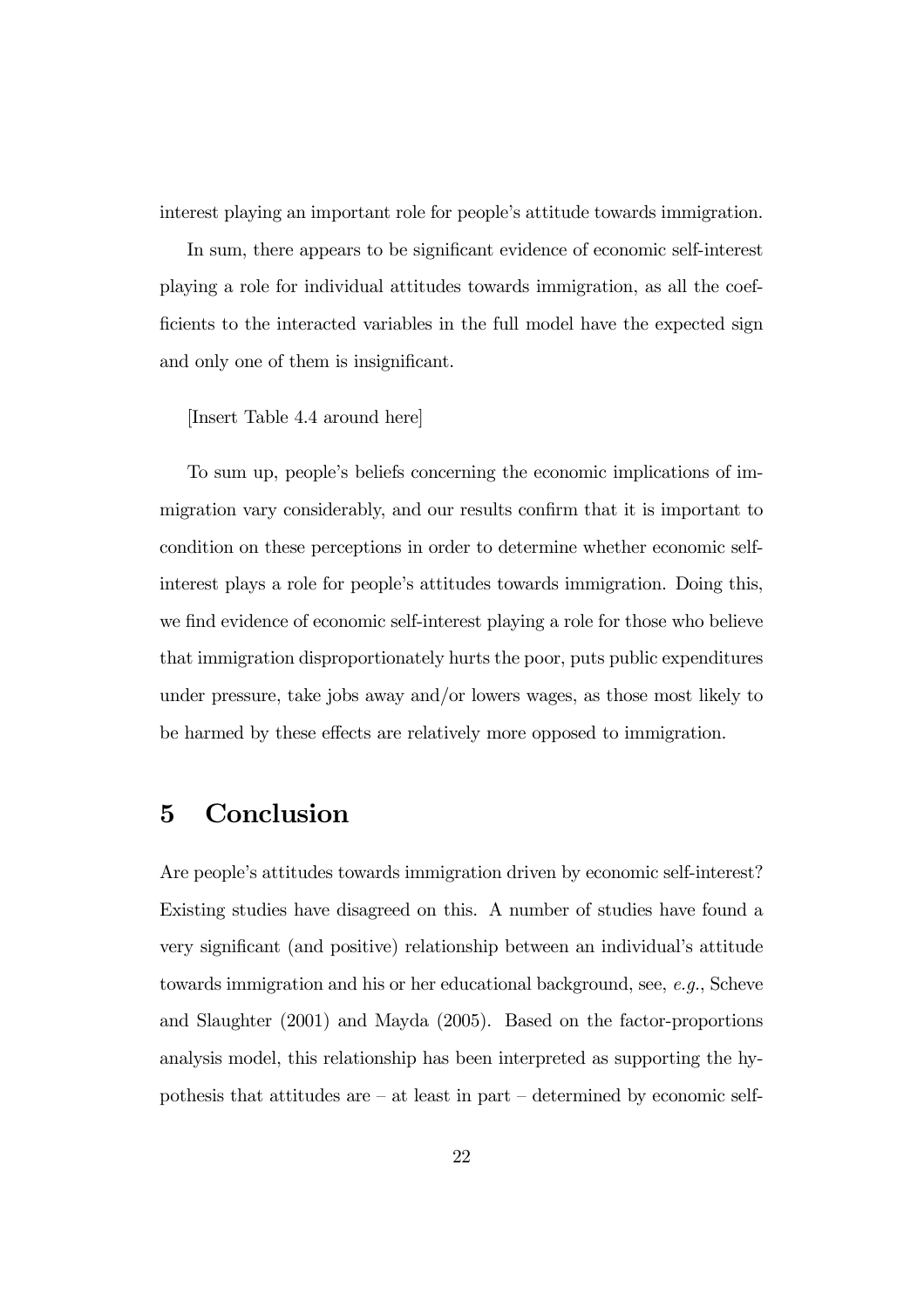interest. Recently, however, this interpretation has been questioned by,  $e.g.,$ Dustmann and Preston (2004a) and Hainmueller and Hiscox (2005).

In this paper, we have re-examined the role of economic self-interest in shaping people's attitudes towards immigration, using data from the European Social Survey  $2002/2003$ . While we – like the existing studies – found a strong positive relationship between education and the general attitude towards immigration, we questioned whether this is a result of economic self-interest.

First, we provided a more powerful test of the importance of economic self-interest in shaping people's attitudes towards immigration. According to the factor-proportions analysis model, we should expect the more educated to be relatively more in favour of less skilled immigration. We do not find that this is the case and therefore reject the hypothesis that the positive relationship between education and attitudes towards immigration is a result of economic self-interest in the labour market.

Second, we argued that an appropriate test of economic self-interest should condition on people's perceptions of the economic consequences of immigration, as these perceptions vary substantially across individuals. Furthermore, by using other background characteristics than education, we should be better able to identify those individuals likely to be affected economically by immigration. Doing this, we found that among those who believe that immigration disproportionately harms the poor, the poor are more opposed to immigration. Among those who believe that immigration lowers wages, those in the workforce are significantly more negative of further immigration. Among those who believe that immigrants take jobs away, those who are un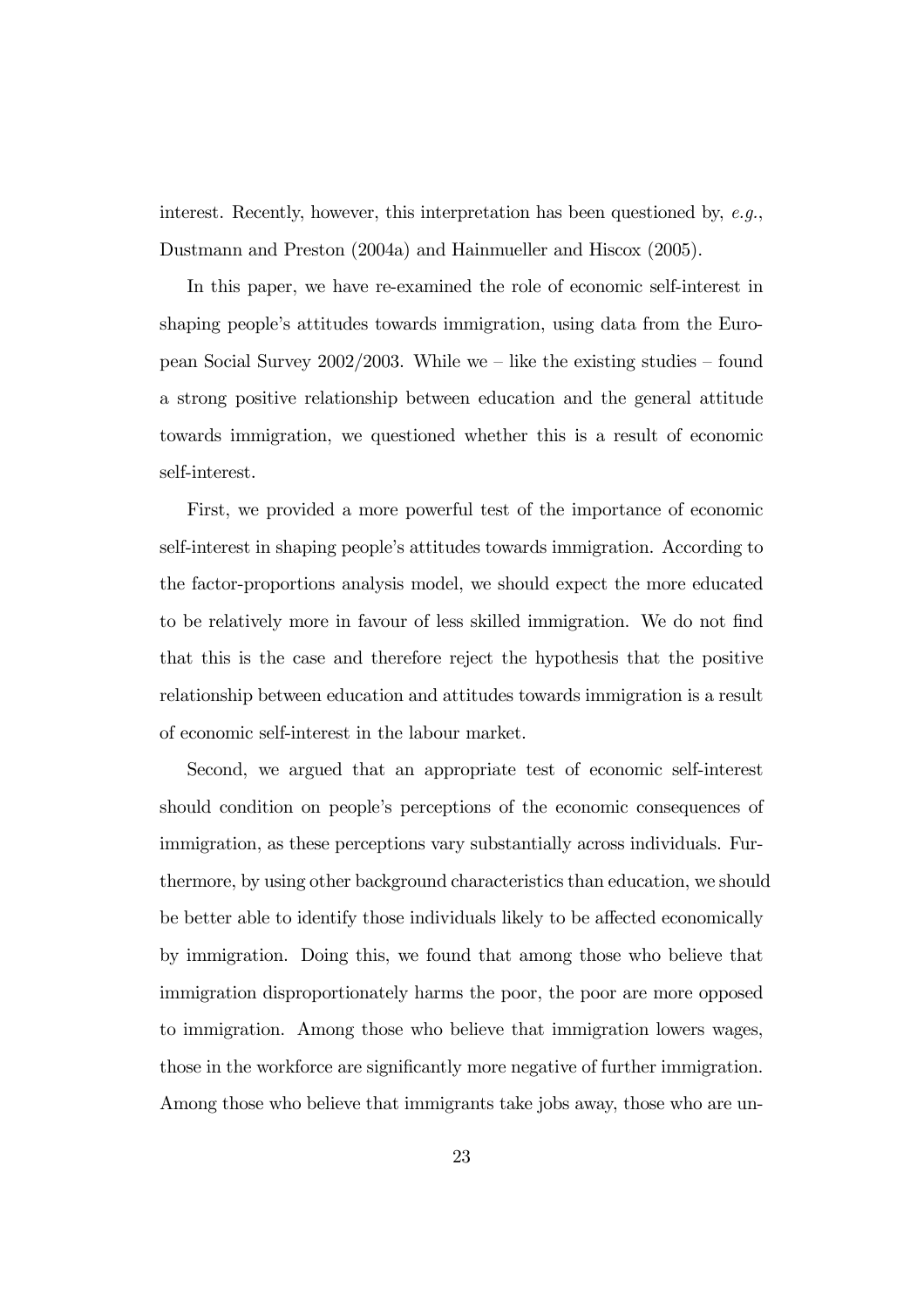employed or who find it difficult to find a new job if losing their current job are more opposed to immigration. Finally, among those who believe immigrants to place a burden on the public budget, those who are likely recipients of social benefits appear to be most against immigration.

In sum, using this more direct test, we find strong evidence of a role for economic self-interest in shaping people's attitudes towards immigration.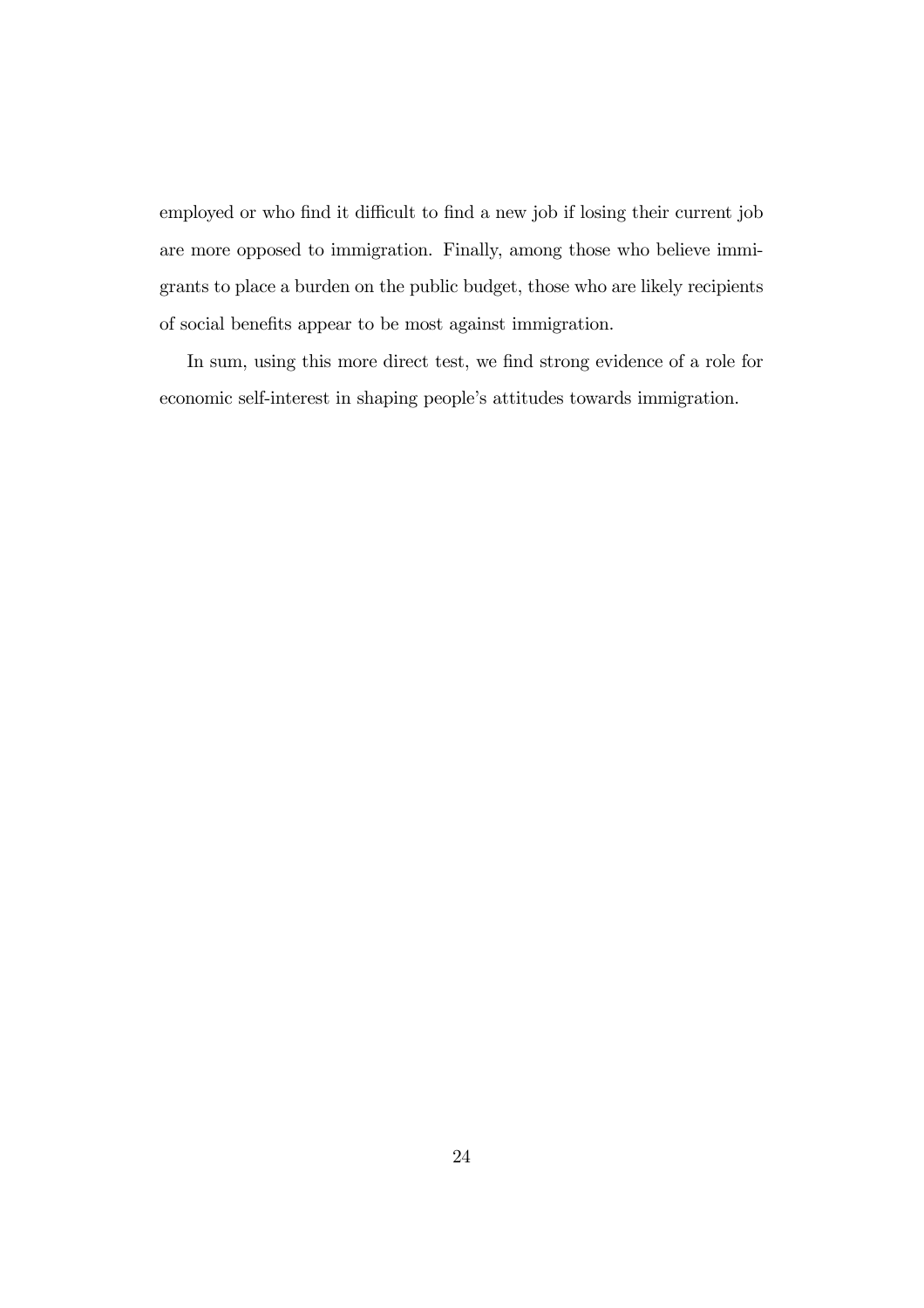# References

- [1] Boeri, T. and H. Brücker (2005): "Why are Europeans so Tough on Migrants?", Economic Policy, 20, 629-703.
- [2] Card, D., C. Dustmann and I. Preston (2005): "Understanding attitudes to immigration: The migration and minority module of the first European Social Survey", CReAM Discussion Paper No. 03/05.
- [3] Dustmann, C. and I. Preston (2004a): "Racial and Economic Factors in Attitudes to Immigration", CReAM Discussion Paper No. 1/04.
- [4] Dustmann, C. and I. Preston (2004b): "Is Immigration Good or Bad for the Economy? Analysis of Attitudinal Responses", Research in Labor Economics, forthcoming.
- [5] Facchini, G. and A.M. Mayda (2006): "Individual Attitudes towards Immigrants: Welfare-State Determinants Across Countries", Working paper, Georgetown University.
- [6] Hainmueller, J. and M.J. Hiscox (2005): "Educated Preferences: Explaining Attitudes Toward Immigration in Europe", working paper.
- [7] Krusell, P., L.E. Ohanian, J.-V. Rios-Rull, and G.L. Violante (2000): "Capital-Skill Complementarity and Inequality: A Macroeconomic Analysis", Econometrica, 1029-1054.
- [8] Mayda, A.M. (2005): "Who is Against Immigration? A Cross-Country Investigation of Individual Attitudes towards Immigrants", Review of Economics and Statistics, forthcoming.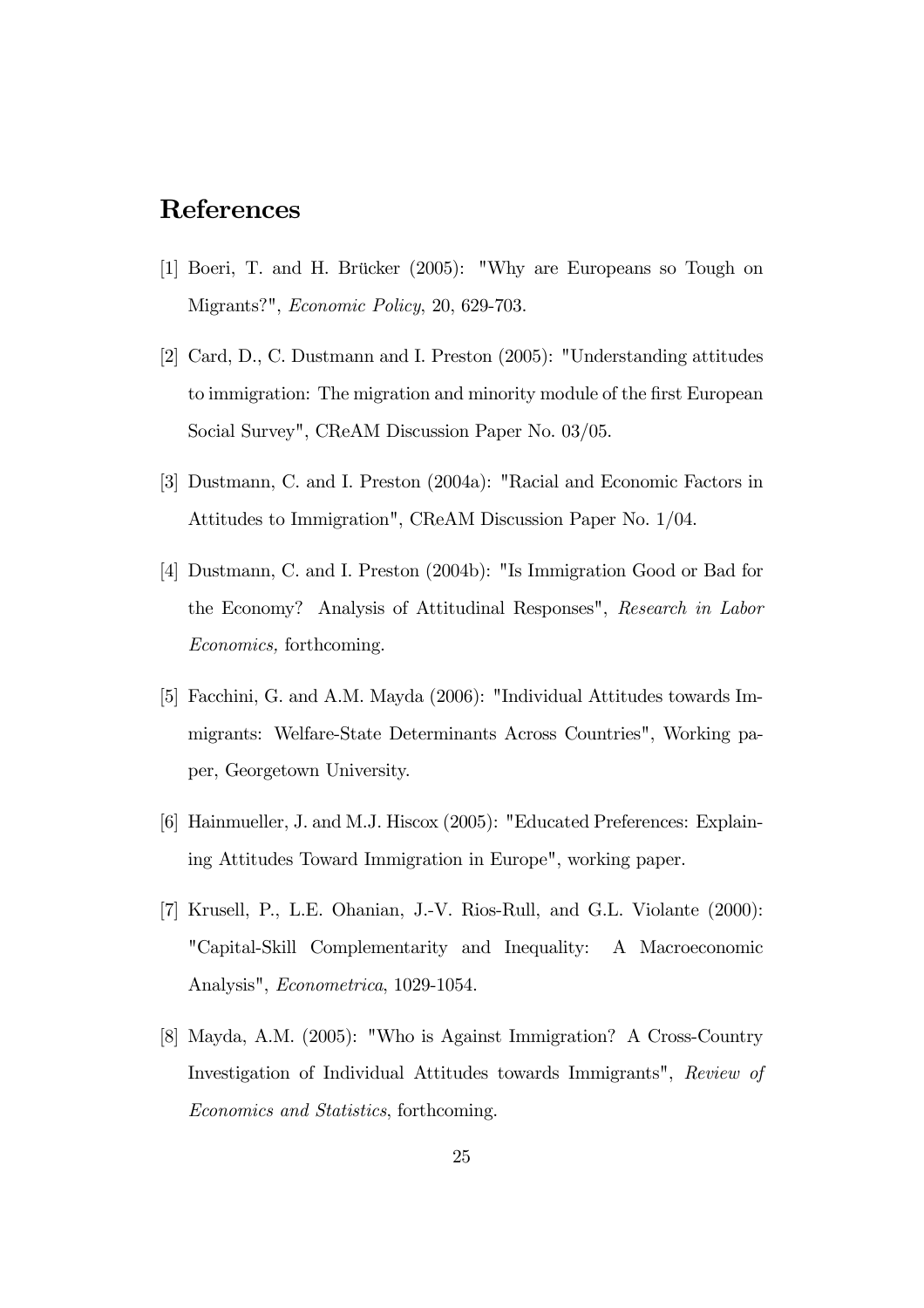[9] Scheve, K. F. and M. J. Slaughter (2001): "Labor Market Competition and Individual Preferences over Immigration Policy", Review of Economics and Statistics, 83, 133-145.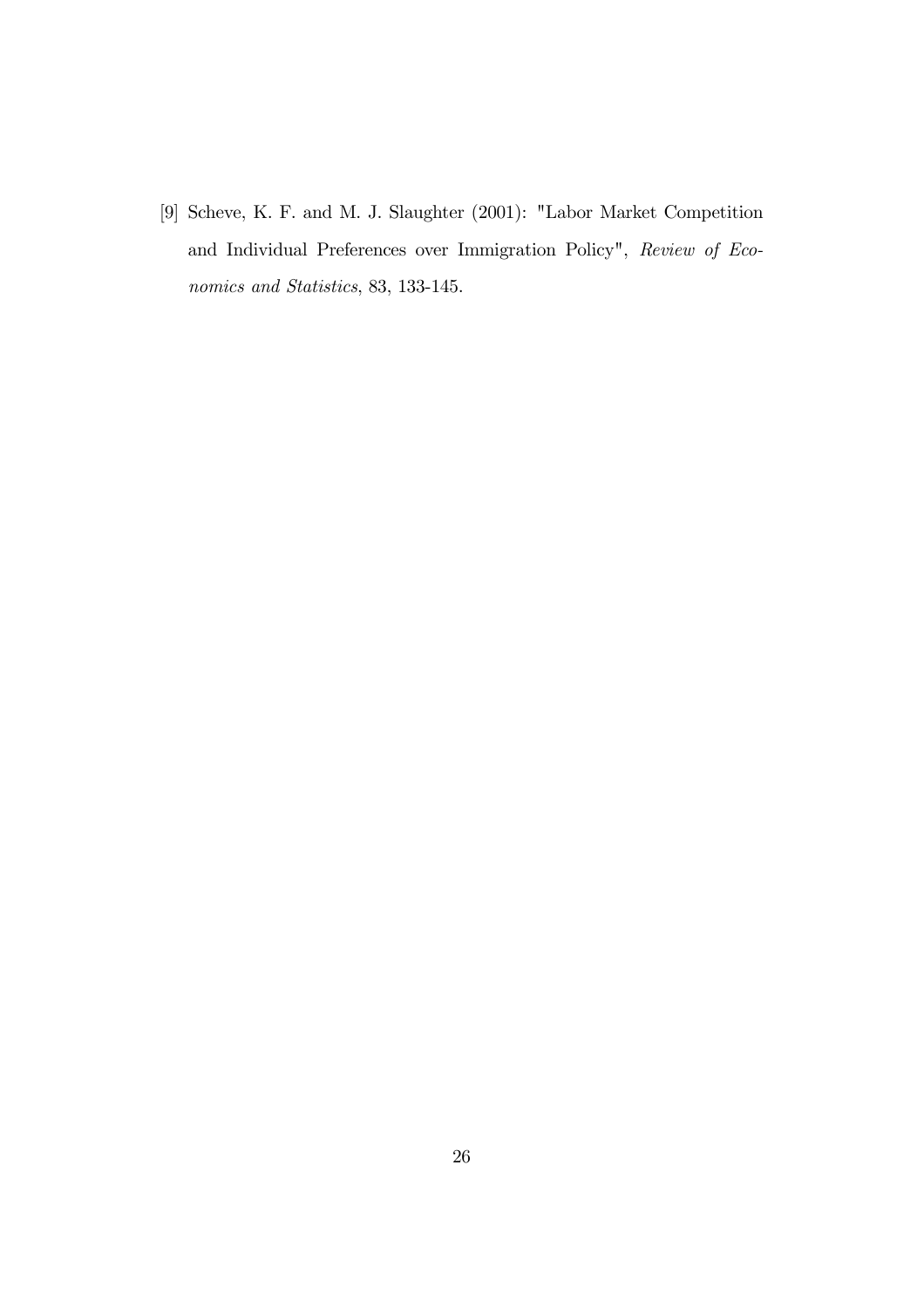**Table 3.1: Attitude variables, summary statistics**

| Table 3.1: Attitude variables, summary statistics |         |     |     |          |  |  |  |  |
|---------------------------------------------------|---------|-----|-----|----------|--|--|--|--|
| Variables                                         | Mean    | Min | Max | $#$ obs. |  |  |  |  |
| AT_poor_euro                                      | 2.53938 |     | 4   | 27070    |  |  |  |  |
| AT_rich_euro                                      | 2.57952 |     |     | 26867    |  |  |  |  |
| AT_poor_noneuro                                   | 2.46677 |     |     | 26951    |  |  |  |  |
| AT rich noneuro                                   | 2.48558 |     |     | 26840    |  |  |  |  |
| AT_average                                        | 2.52014 |     | 4   | 26505    |  |  |  |  |
| $AT$ _open                                        | 0.46089 |     |     | 26505    |  |  |  |  |

**Table 3.2: Explanatory variables, summary statistics**

| Variables         | Mean     | Min | Max | # obs. |
|-------------------|----------|-----|-----|--------|
| Primary           | 0.42402  | 0   |     | 28081  |
| Secondary         | 0.38168  |     |     | 28081  |
| Tertiary          | 0.19430  | ი   |     | 28081  |
| Age               | 48.85353 | 15  | 102 | 28060  |
| Self-employed     | 0.09206  | 0   |     | 28166  |
| Employer          | 0.01868  | O   |     | 28166  |
| Unemployed        | 0.04958  | O   |     | 28237  |
| $Sex (male=1)$    | 0.47424  | O   |     | 28199  |
| <i>Immigrant</i>  | 0.14876  | 0   |     | 28213  |
| Urban             | 0.32849  | 0   |     | 28098  |
| Right             | 0.34459  | n   |     | 24882  |
| Left              | 0.31975  | O   |     | 24882  |
| Poor              | 0.24839  | O   |     | 22763  |
| Recipient         | 0.24799  |     |     | 28166  |
| Workforce         | 0.59018  |     |     | 18166  |
| Difficult_get_job | 0.22818  |     |     | 28237  |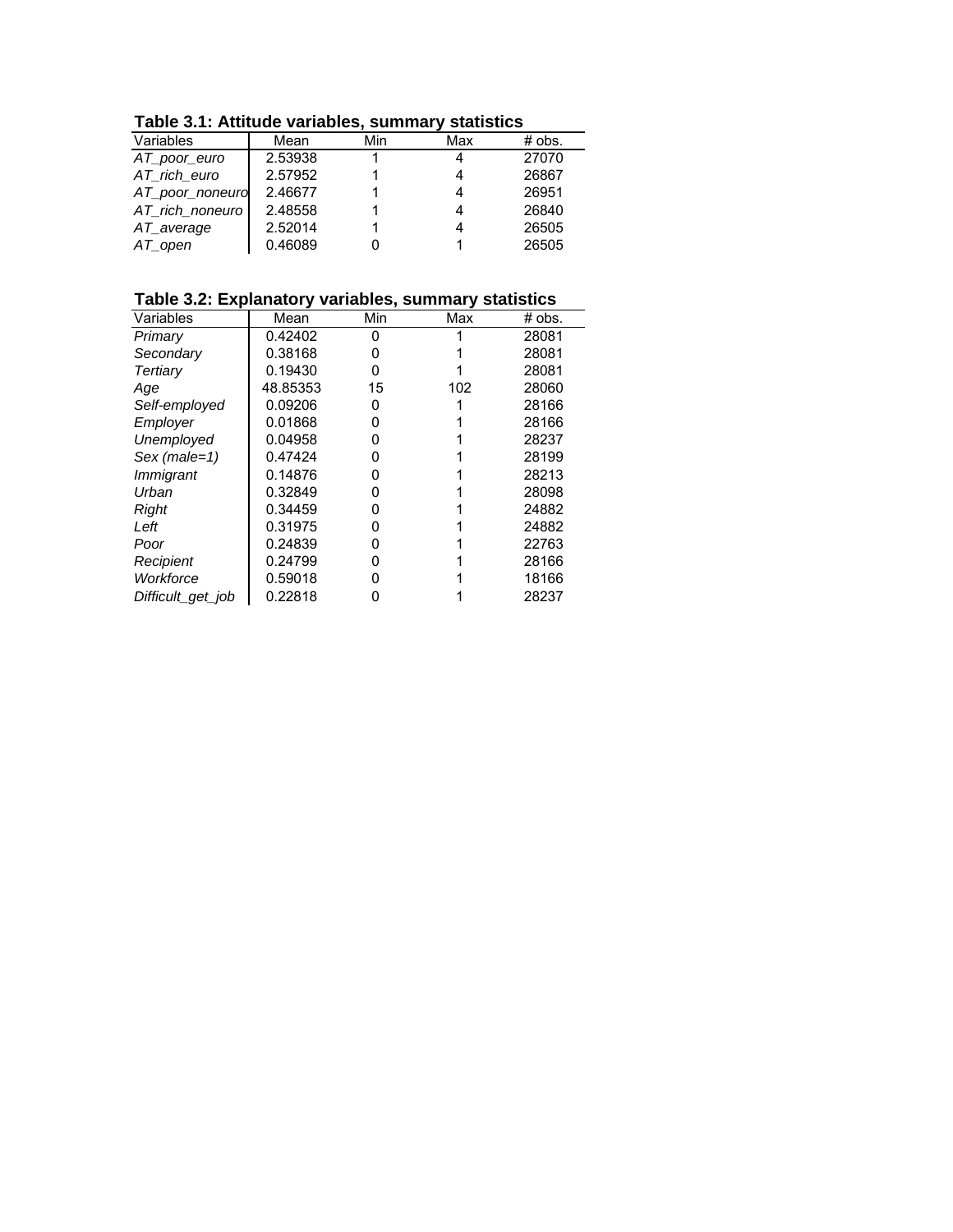| Model:             | oprobit               | probit         | oprobit               | probit        |
|--------------------|-----------------------|----------------|-----------------------|---------------|
| Variables\LHS var: | AT <sub>average</sub> | $AT_{open}$    | AT <sub>average</sub> | $AT_{open}$   |
|                    |                       |                |                       |               |
| Age                | $-0.00994$            | $-0.00721$     | $-0.00962$            | $-0.00672$    |
|                    | $(-4.53)***$          | $(-2.62)***$   | $(-4.41)***$          | $(-2.45)$ **  |
| Age <sup>^2</sup>  | 0.00003               | 0.00000        | 0.00003               | $-0.00001$    |
|                    | (1.54)                | $(-0.09)$      | (1.39)                | $(-0.29)$     |
| Left               | 0.26899               | 0.23825        | 0.26837               | 0.23695       |
|                    | $(16.40)***$          | $(11.58)***$   | $(16.37)***$          | $(11.52)***$  |
| Right              | $-0.00914$            | $-0.01238$     | $-0.00839$            | $-0.01047$    |
|                    | $(-0.54)$             | $(-0.58)$      | $(-0.50)$             | $(-0.49)$     |
| Male               | 0.07926               | 0.08326        | 0.08150               | 0.08668       |
|                    | $(5.86)***$           | $(4.89)***$    | $(6.07)***$           | $(5.13)***$   |
| Urban              | 0.09611               | 0.11771        | 0.09578               | 0.11759       |
|                    | $(6.39)***$           | $(6.20)***$    | $(6.37)***$           | $(6.20***$    |
| Immigrant          | 0.26069               | 0.25458        | 0.26138               | 0.25514       |
|                    | $(12.91)***$          | $(9.92)***$    | $(12.94)***$          | $(9.95)***$   |
| Primary            | $-0.26031$            | $-0.27045$     | $-0.26037$            | $-0.27123$    |
|                    | $(-15.28)***$         | $(-12.70)$ *** | $(-15.28)***$         | $(-12.73)***$ |
| Tertiary           | 0.40543               | 0.42406        | 0.40626               | 0.42550       |
|                    | $(21.45)***$          | $(17.79)***$   | $(21.50)$ ***         | $(17.86)***$  |
| Unemployed         | $-0.13964$            | $-0.13353$     | $-0.14251$            | $-0.13784$    |
|                    | $(-5.02)***$          | $(-3.84)***$   | $(-5.14)***$          | $(-3.97)***$  |
| Self-employed      | 0.03616               | 0.03462        |                       |               |
|                    | (1.53)                | (1.16)         |                       |               |
| Employer           |                       |                | 0.03749               | $-0.05957$    |
|                    |                       |                | (0.72)                | $(-0.91)$     |
| Country dummies    | Yes                   | Yes            | Yes                   | Yes           |
| # obs.             | 23,970                | 23,970         | 23,970                | 23,970        |
| Pseudo $R^2$       | 0.039                 | 0.086          | 0.039                 | 0.086         |
| Log likelihood     | -48106.29             | $-15174.01$    | -48107.21             | $-15174.27$   |

**Table 4.1: General Attitudes Towards Immigration**

## Notes:

t-values in parentheses

\* Significant at 10% level

\*\* Significant at 5% level

\*\*\* Significant at 1% level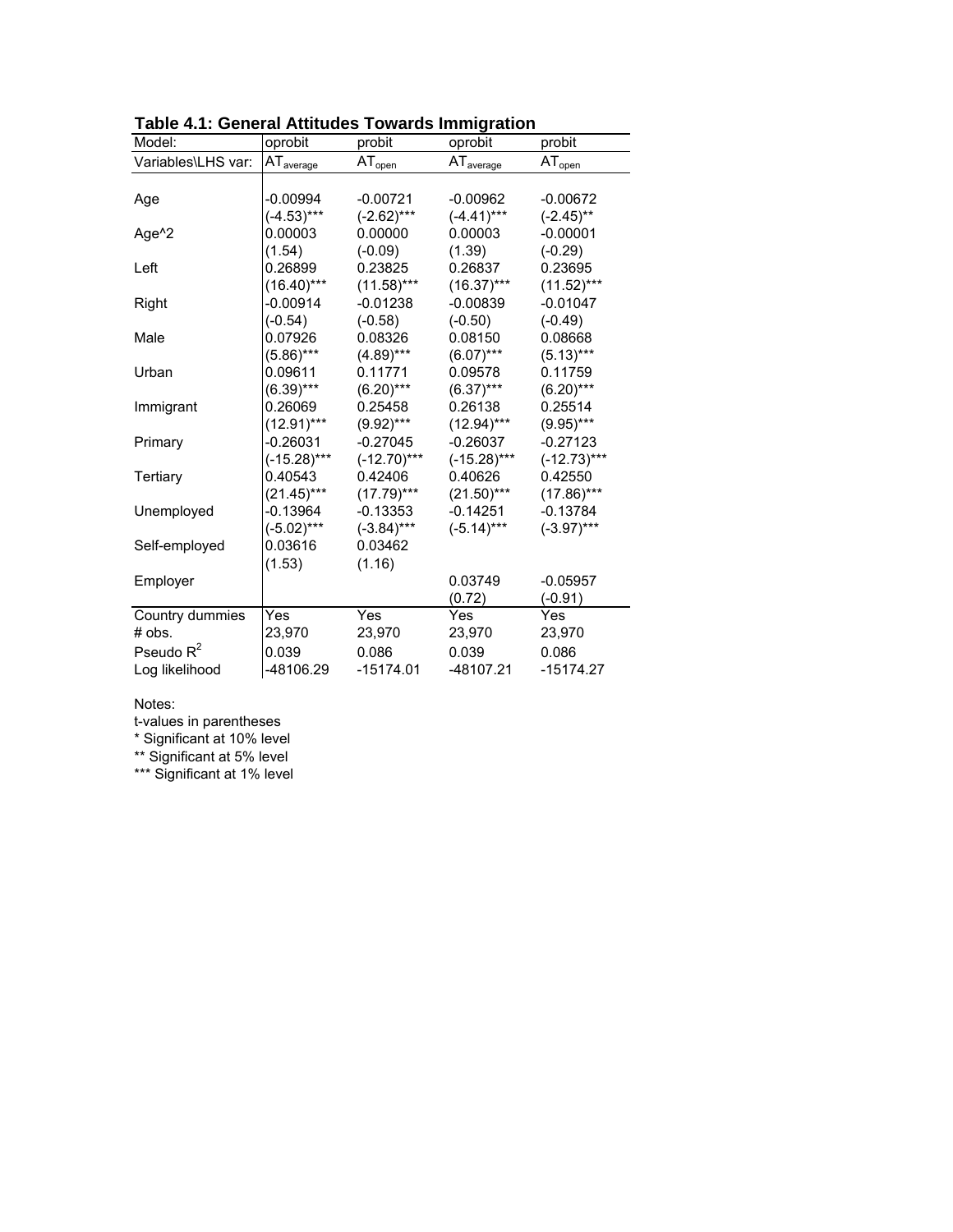| Model:             | oprobit<br>oprobit |                    | oprobit               | oprobit               |  |
|--------------------|--------------------|--------------------|-----------------------|-----------------------|--|
| Variables\LHS var: | $\Delta AT_{euro}$ | $\Delta AT_{euro}$ | $\Delta AT_{noneuro}$ | $\Delta AT_{noneuro}$ |  |
|                    |                    |                    |                       |                       |  |
| Age                | $-0.00459$         | $-0.00550$         | $-0.01082$            | $-0.01117$            |  |
|                    | $(-1.90)^*$        | $(-2.28)$ **       | $(-4.41)$ ***         | $(-4.58)$ ***         |  |
| Age <sup>^2</sup>  | 0.00003            | 0.00004            | 0.00010               | 0.00010               |  |
|                    | (1.23)             | $(1.67)^*$         | $(4.07)***$           | $(4.24)***$           |  |
| Left               | 0.10692            | 0.10874            | 0.08108               | 0.08199               |  |
|                    | $(5.91)***$        | $(6.02)***$        | $(4.42)***$           | $(4.48)***$           |  |
| Right              | $-0.07821$         | $-0.08069$         | $-0.12055$            | $-0.12217$            |  |
|                    | $(-4.18)***$       | $(-4.32)***$       | $(-6.35)***$          | $(-6.44)***$          |  |
| Male               | $-0.15363$         | $-0.16007$         | $-0.13901$            | $-0.14143$            |  |
|                    | $(-10.25)***$      | $(-10.76)$ ***     | $(-9.15)***$          | $(-9.38)$ ***         |  |
| Urban              | $-0.02814$         | $-0.02737$         | $-0.00196$            | $-0.00188$            |  |
|                    | $(-1.69)^*$        | $(-1.65)^*$        | $(-0.12)$             | $(-0.11)$             |  |
| Immigrant          | 0.04665            | 0.04479            | 0.07516               | 0.07485               |  |
|                    | $(2.09)$ **        | $(2.01)$ **        | $(3.33)***$           | $(3.31)***$           |  |
| Primary            | 0.09660            | 0.09691            | 0.08450               | 0.08522               |  |
|                    | $(5.12)***$        | $(5.13)***$        | $(4.42)***$           | $(4.45)***$           |  |
| Tertiary           | 0.05216            | 0.04979            | 0.00157               | 0.00057               |  |
|                    | $(2.50)$ **        | $(2.39)$ **        | (0.07)                | (0.03)                |  |
| Unemployed         | $-0.11325$         | $-0.10503$         | $-0.04478$            | $-0.04175$            |  |
|                    | $(-3.66)***$       | $(-3.40)$ ***      | $(-1.43)$             | $(-1.34)$             |  |
| Self-employed      | $-0.09455$         |                    | $-0.01729$            |                       |  |
|                    | $(-3.60)***$       |                    | $(-0.65)$             |                       |  |
| Employer           |                    | $-0.05979$         |                       | 0.07909               |  |
|                    |                    | $(-1.04)$          |                       | (1.35)                |  |
| Country dummies    | Yes                | Yes                | Yes                   | Yes                   |  |
| # obs.             | 25,057             | 25,057             | 25,057                | 25,057                |  |
| Pseudo $R^2$       | 0.012              | 0.012              | 0.014                 | 0.014                 |  |
| Log likelihood     | -20945.45          | $-20951.40$        | -19990.21             | -19989.50             |  |

**Table 4.2: Relative Attitudes Towards Immigration**

## Notes:

t-values in parentheses

\* Significant at 10% level

\*\* Significant at 5% level

\*\*\* Significant at 1% level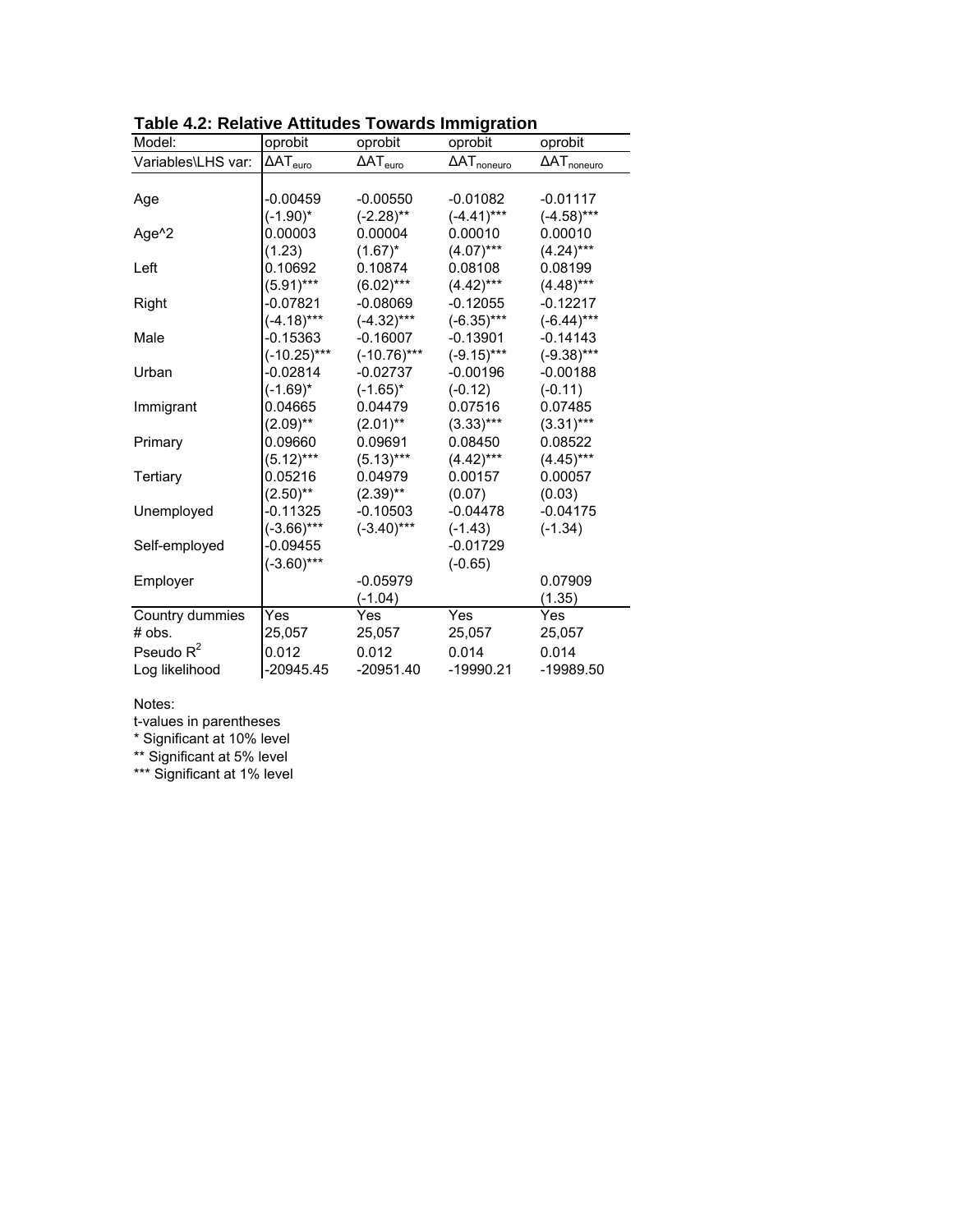|          | Average wages/salaries           | Immigrants harm                                                                  | Immigrants help          | Immigrants take jobs          | Taxes and services:           |
|----------|----------------------------------|----------------------------------------------------------------------------------|--------------------------|-------------------------------|-------------------------------|
|          | generally brought                | economic prospects of                                                            | to fill jobs where there | away in country? <sup>2</sup> | immigrants take out more      |
|          | down by immigrants? <sup>1</sup> | the poor more than the rich? <sup>1</sup> are shortages of workers? <sup>1</sup> |                          |                               | than they put in? $3^{\circ}$ |
| Agree    | 37.46                            | 49.01                                                                            | 63.81                    | 37.21                         | 49.16                         |
| Neutral  | 23.13                            | 21.95                                                                            | 18.29                    | 34.45                         | 28.46                         |
| Disagree | 37.42                            | 29.04                                                                            | 17.90                    | 28.33                         | 22.38                         |

# **Table 4.3: Perceptions of the Consequenses of Immigration**

Notes:

1: The answers "agree strongly" and "agree" have been pooled into the "Agree" category, the answer "neither" corresponds to the "Neutral" category; while the answers "disagree" and "strongly disagree" have been pooled into the "Disagree" category.

2: The original survey question was "Immigrants take jobs away in country or create new jobs?" with possible answers from 0 to 10. Answers from 0 to 4 are collected in the category "Agree", "Neutral" represents the answer 5, while answers from 6 to 10 are collected in "Disagree".

3: The original survey questions was "Taxes and services:immigrants take out more than they put in or less?" with possible answers from 0 to 10. Answers from 0 to 4 are collected in the category "Agree", "Neutral" represents the answer 5, while answers from 6 to 10 are collected in "Disagree".